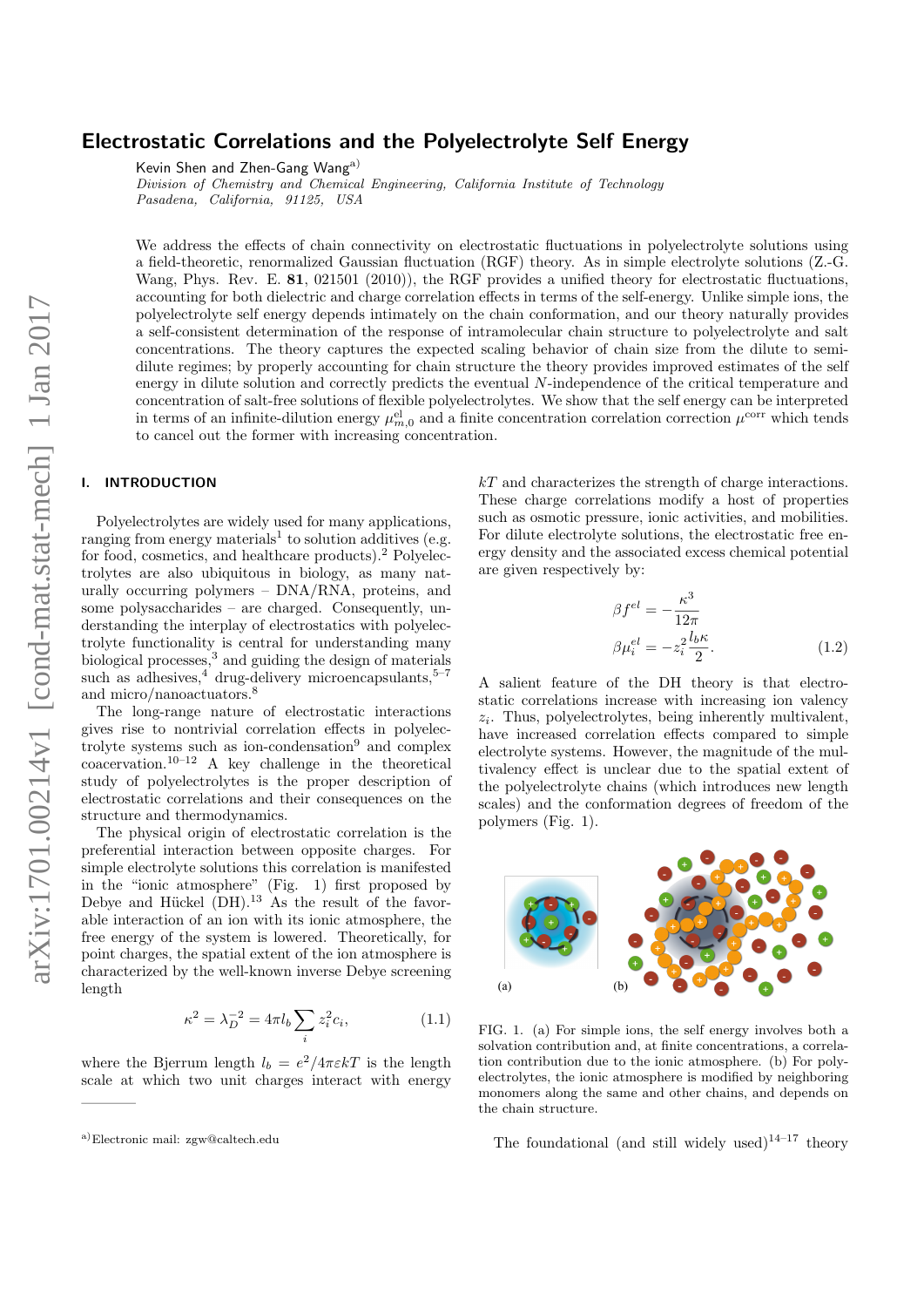of polyelectrolyte coacervation put forth by Voorn and Overbeek<sup>12</sup> completely ignores the contribution of chain connectivity to electrostatic correlations, directly borrowing the DH expressions for charge correlations and hence treating the backbone charges as disconnected free ions. The idea of approximating the backbone charge as disconnected ions has been adopted in recent theories of polyelectrolytes that replace the DH correlation using more advanced treatments of *simple* electrolytes.<sup>18</sup>

Another widely used theory is the thermodynamic perturbation theory (TPT), which aims to capture the effects due to chain connectivity through a leading order perturbation expansion around the simple electrolyte results.19–24 The first-order TPT (TPT-1) forms the basis for a widely used density-functional framework for the study of inhomogeneous polyelectrolyte systems.25–28 While producing reasonable agreements for bulk properties and inhomogeneous systems at higher densities, like the VO theory and its variants, TPT-1 offers no insight into how one can use some of the hallmark design features of polymers – backbone architecture and charge distribution on the backbone – to control electrostatic interactions in materials.

An approach that tries to capture the effects of chain connectivity from the outset is the one-loop expansion/Random Phase Approximation (RPA) based on a leading order treatment of fluctuations in the field theoretic partition function.29–31 RPA theories require a chain structure as input, and for prescribed chain structure provide explicit expressions describing how chain-connectivity generates extra charge correlations. However, for flexible chains, theories that use a fixed, Gaussian-chain structure for all concentrations (hereafter referred to as fixed gaussian-RPA) overestimate the correlation effects, particularly at dilute concentrations. As a result, for flexible chains fg-RPA predicts critical concentrations that vanish with increasing chain length,<sup>32</sup> in contradiction to simulation results.<sup>33</sup> Previous work has tried to fix this deficiency by introducing an ad hoc mesoscopic wavevector cut-off while still keeping the Gaussian structure factor for the long-wavelength fluctuation contributions.<sup>34</sup>

The RPA theories of polyelectrolytes typically only consider fluctuations in the electrostatic interactions. In order to account for excluded volume fluctuations that are important even for neutral polymer systems,<sup>35</sup> a variational method<sup>36</sup> was employed to treat the "double" screening",<sup>37</sup> due to both excluded volume and electrostatic interactions. The theory has been used to study phase separation,<sup>38</sup> adapted to account for counterion condensation,39,40 and applied to study polyelectrolyte  $\text{coil-globule}$  transitions.<sup>41</sup> Unlike the fg-RPA, this approach allows the polyelectrolyte conformation to selfadapt. However, in the interest of obtaining analytical expressions, the double-screening theory pre-integrates the salt degrees of freedom, resulting in the Debye-Hückel description of screened interactions between monomer units, which does not feed back on the effective interaction between the salt ions. We note that such an approximation of using a screened Couloumb interaction for macroions is a common practice in many analytical and simulation studies.42–44

Another method that bypasses the fixed-structure assumption is the *self-consistent* PRISM (sc-PRISM) integral equation approach $45,46$  that employs a structuredependent effective medium-induced potential; such an approach has been applied to polyelectrolytes by Yethiraj and coworkers. $43,47-50$  The sc-PRISM has been quite successful for studying polyelectrolyte solution structure, but there have been limited studies on the thermodynamics,  $51$  perhaps due to the inconsistency between the two different routes (i.e., virial vs. compressibility) to obtaining the equation of state from the structure.<sup>52–54</sup> Further, PRISM theories require the use of closures, the choice of which is guided by experience and comparisons to experiment and theory.<sup> $43$ </sup> Finally, to date self-consistent PRISM studies have been limited to only one polyelectrolyte species. To our knowledge the only application of PRISM to complex coacervates ignored the self-consistent determination of chain structure, and inconsistently borrowed thermodynamic expressions from theories of monomeric solutions.<sup>55</sup>

A variational theory close in spirit to the sc-PRISM was proposed by Donley, Rudnick and Liu<sup>56</sup> to study the concentration-dependence of polyelectrolyte chain structure. In hindsight, the theory can be understood as a sc-PRISM where the form of the effective intrachain interaction is motivated by RPA theory using heuristic arguments. Their theory yields good agreement with available computer simulation data on the end-to-end distance of the polyeletrolyte chain as a function of the polyelectrolyte and salt concentrations.

In this work, we study electrostatic fluctuations in polyelectrolyte solutions using a field-theoretic renormalized Gaussian fluctuation theory (RGF). In this theory, the key thermodynamic quantity that captures the electrostatic fluctuations is the self-energy of an effective single chain. For simple electrolytes, the self-energy is the electrostatic work required to assemble charge from an infinitely dispersed state onto an ion and is given  $bv^{57}$ 

$$
\beta \mu_{\rm chg}^{el} = \frac{z_{\rm chg}^2}{2} \int d\mathbf{r}' d\mathbf{r}'' h_{\rm chg}(\mathbf{r} - \mathbf{r}') G(\mathbf{r}', \mathbf{r}'') h_{\rm chg}(\mathbf{r}'' - \mathbf{r})
$$
\n(1.3)

where  $h_{\text{chg}}$  is the charge distribution on an ion, and  $G(\mathbf{r}, \mathbf{r}')$  is a self-consistently determined Green's function characterizing electrostatic field fluctuations, which can be thought of as an effective interaction between two test charges in an ionic environment. Eq. (1.3) is a unified expression accounting for both the polarization of the dielectric medium (e.g. Born solvation and image charge interactions) and correlations due to the ionic atmosphere.

For polyelectrolytes, we will see that the self energy is analogously the work required to assemble charge onto the polyelectrolyte. However, because of the conforma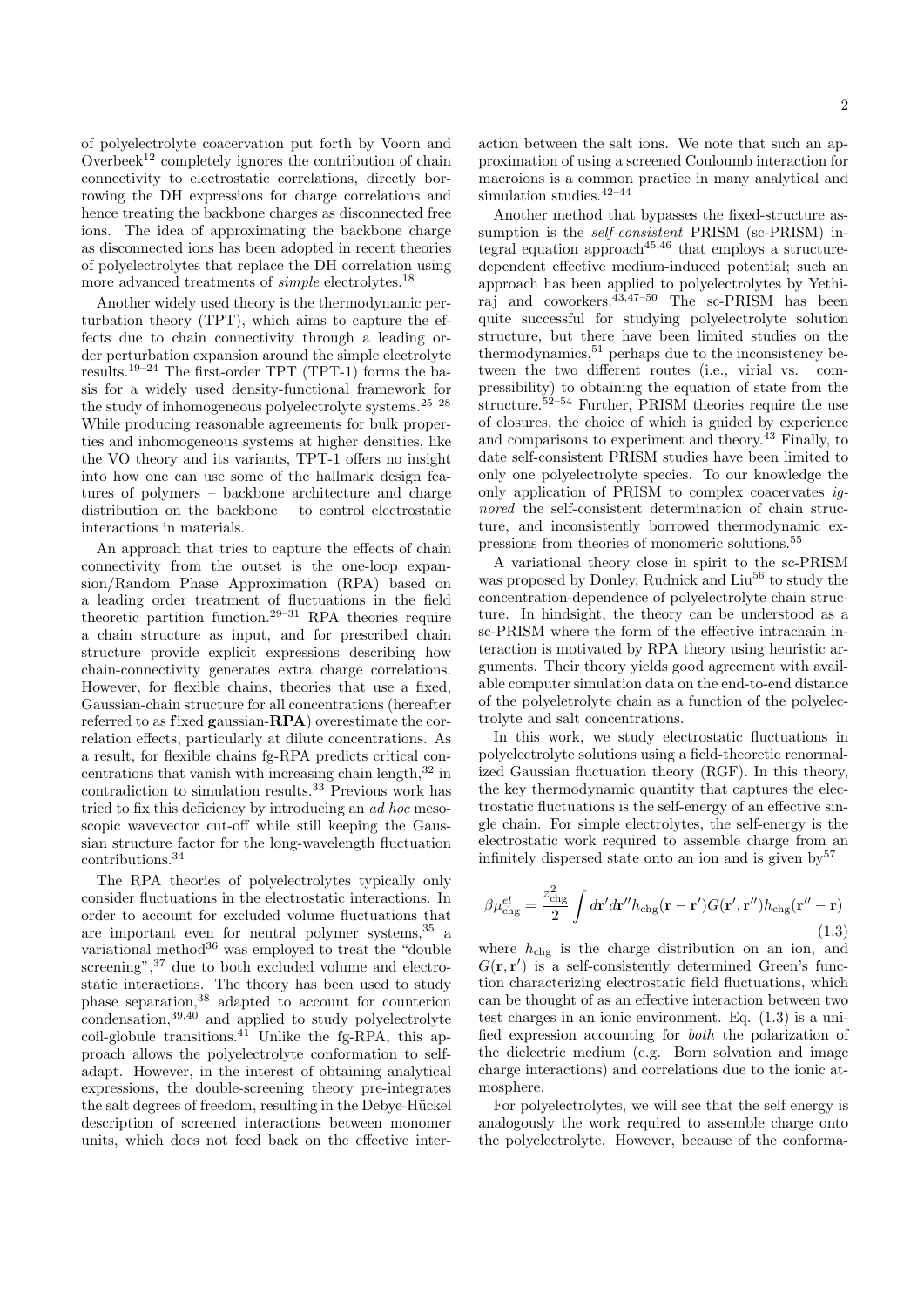tional degrees of freedom, part of the work is due to the entropic change of deforming the chain. The internal energy contribution to the self-energy resembles Eq. (1.3) and involves the single-chain structure factor, reflecting the spatial extent of the polyelectrolyte chain. The RGF theory prescribes a self-consistent determination of the effective intrachain structure along with the effective interaction  $G(\mathbf{r}, \mathbf{r}')$  as an inherent part of the theory.

The rest of this article is organized as follows. In Section II we present a full derivation of the RGF theory for polyelectrolyte solutions. At this stage, our derivation is general for arbitrary charged macromolecules. A key part of the variational calculation is the natural emergence of a self-consistent calculation of single-chain averages and chain structure under an effective interaction  $G(\mathbf{r}, \mathbf{r}')$ . We then specify to a bulk system and provide expressions for the osmotic pressure and electrostatic chemical potential of polyelectrolytes, the latter being identified as the average self energy. In Section III we apply our theory to study flexible, discretely charged chains, and demonstrate how the self-consistent procedure and single-chain averages can be approximated with a variational procedure. In Section IV we present and discuss numerical results for the intrachain structure, effective interaction, polyelectrolyte self-energy, osmotic coefficient, and critical point. We compare our results with those from several existing theories, with particular attention paid to the chain length dependence in the various properties. Finally, in Section V we conclude with a summary of the key results and future outlook.

#### II. GENERAL THEORY

#### A. Field-Theoretic Formulation

We consider a general solution of polyelectrolytes (charged macromolecules with arbitrary internal connectivity and charge distribution) and salt ions in a solvent. We start with the microscopic density operator for species  $\gamma$ 

$$
\hat{\rho}_{\gamma}(\mathbf{r}) = \sum_{A=1}^{n_{\gamma}} \sum_{j=1}^{N_{\gamma}} \delta(\mathbf{r} - \mathbf{r}_{\gamma A j}), \qquad (2.1)
$$

where A refers to the A-th molecule of species  $\gamma$ , running up to the total number  $n_{\gamma}$  of molecules of species  $\gamma$ , and j refers to the j-th "monomer" out of a total number  $N_{\gamma}$  of monomers in a molecule A of species  $\gamma$ . For monomeric species, such as the small ions and solvent,  $N_{\gamma} = 1$  and the index j only takes the value of 1.

Following previous work on the self energy of simple electrolytes<sup>57</sup>, individual charges (i.e. salt ions or charged monomers) are described by a short-ranged charge distribution  $ez h(\mathbf{r}-\mathbf{r}')$ , for an ion located at  $\mathbf{r}'$ , where we have factored out the elementary charge e and the (signed) valency  $z$ . A convenient choice for  $h$  is a Gaussian

$$
h = \left(\frac{1}{2a^2}\right)^{3/2} \exp\left[-\frac{\pi(\mathbf{r} - \mathbf{r}')^2}{2a^2}\right].
$$
 (2.2)

This distribution gives the ion a finite radius, not of excluded volume, but of charge distribution. Doing so avoids the diverging interactions in point-charge models and captures the Born solvation energy of individual ions in a dielectric medium, as well as finite-size corrections to the ion correlation energy.<sup>57</sup> This feature allows our coarse-grained theory to capture the essential thermodynamic effects of finite-size ions at higher densities without having to resolve the microscopic structure.

For simple salt, the charge density of the A-th molecule of species  $\gamma$  in unit of the elementary charge e is simply  $\hat{\rho}_{\gamma A}^{\text{chg}} = z_{\gamma} h_{\gamma}(\mathbf{r} - \mathbf{r}_A)$ . However, for polyelectrolytes we need to sum over all monomers  $j$  of a particular macromolecule A of species  $\gamma$ . In addition, to allow for arbitrary charge distribution along the polymer backbone, we introduce the signed valency  $z_{\gamma,j}$  such that an uncharged monomer in the polyelectrolyte chain has  $z_{\gamma,i} = 0$ . The charge density due to the A-th molecule of the  $\gamma$ -th species is

$$
\hat{\rho}_{\gamma A}^{\text{chg}}(\mathbf{r}) = \sum_{j} z_{\gamma j} h_{\gamma j}(\mathbf{r} - \mathbf{r}_{\gamma A j}), \tag{2.3}
$$

where the sum runs over each monomer  $j$  of object  $A$ of species  $\gamma$ . With this definition, the charge density of each species  $\gamma$  is given by

$$
\hat{\rho}_{\gamma}^{\text{chg}}(\mathbf{r}) = \sum_{A} \hat{\rho}_{\gamma A}^{\text{chg}}.
$$
\n(2.4)

Allowing for the presence of external (fixed) charge distribution  $\rho_{\rm ex}$ , we then define a total charge density

$$
\hat{\rho}^{\text{chg}} = \rho_{\text{ex}} + \sum_{\gamma} \hat{\rho}_{\gamma}^{\text{chg}}.
$$
\n(2.5)

Treating the charged interactions as in a linear dielectric medium with electric permittivity  $\varepsilon$  (which can be spatially dependent), the Coulomb energy of the system is written as

$$
H_C = \frac{e^2}{2} \int d\mathbf{r} d\mathbf{r}' \hat{\rho}^{\text{chg}}(\mathbf{r}) \mathcal{C}(\mathbf{r}, \mathbf{r}') \hat{\rho}^{\text{chg}}(\mathbf{r}'), \tag{2.6}
$$

where  $\mathcal{C}(\mathbf{r}, \mathbf{r}')$  is the Coulomb operator given by

$$
-\nabla \cdot [\varepsilon \nabla \mathcal{C}(\mathbf{r}, \mathbf{r}')] = \delta(\mathbf{r} - \mathbf{r}'). \tag{2.7}
$$

To complete the description of the system, we add the excluded volume interactions and polyelectrolyte conformation degrees of freedom. For the excluded volume we use the incompressibility constraint in its familiar exponential representation  $\delta(1-\sum_{\gamma}\hat{\phi}_{\gamma})=\int \mathcal{D}\eta e^{i\eta(1-\sum_{\gamma}\hat{\phi}_{\gamma})},$ which introduces an incompressibility field  $\eta$  and the volume fraction operator  $\hat{\phi}_{\gamma}$ , which is related to the density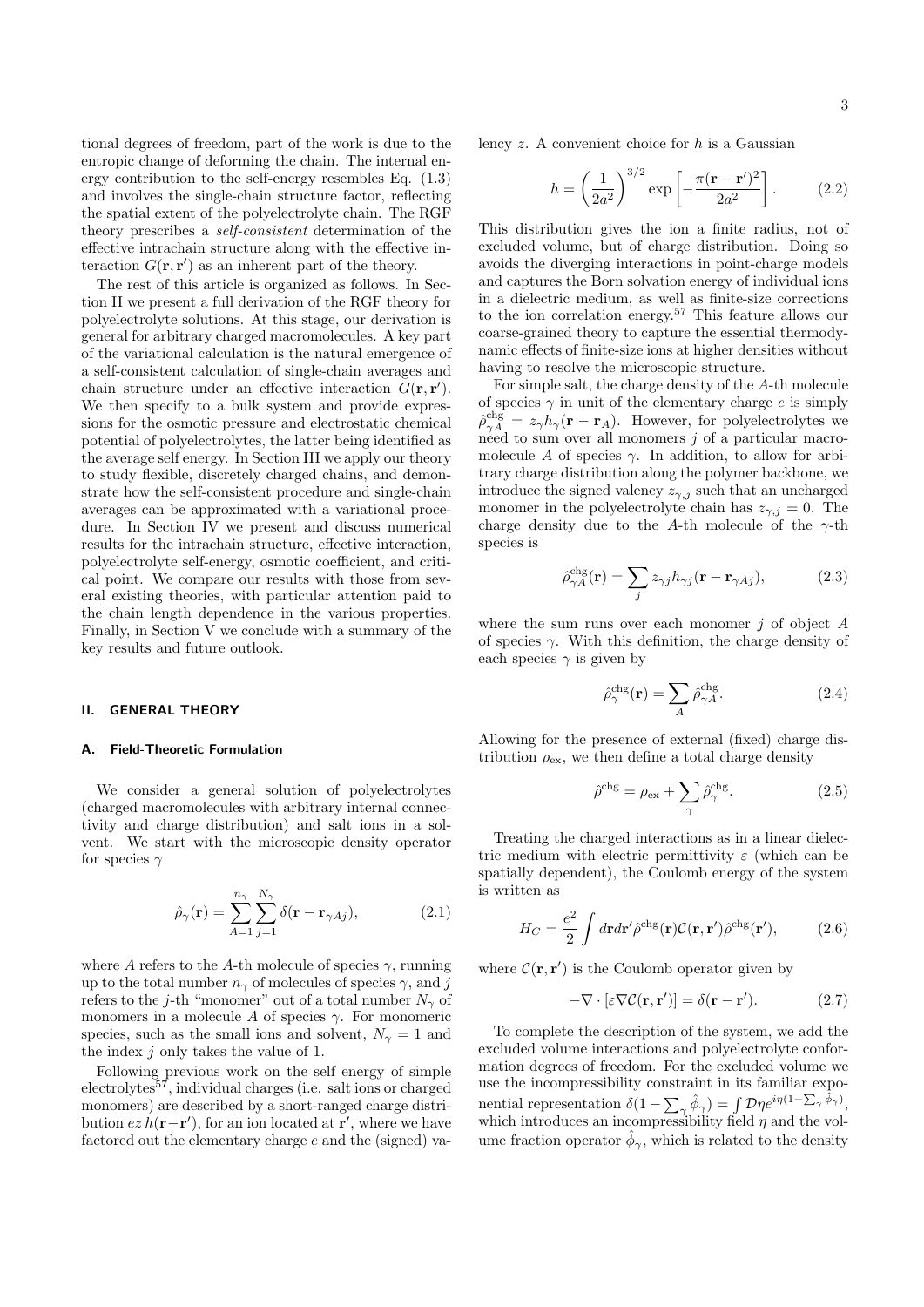operator via  $\hat{\phi}_{\gamma} = v_{\gamma} \hat{\rho}_{\gamma}$ , where  $v_{\gamma}$  is the monomer volume of species  $\gamma$  (for simplicity, we have implicitly assumed that all monomers on the polyelectrolyte chain have the same volume). The conformation degrees of freedom of the polyelectrolyte is accounted for by an (arbitrary) chain connectivity bonded interaction hamiltonian  $H_B$  which depends on the relative positions of the monomers in a polyelectrolyte chain. To focus on the electrostatic correlation, we ignore other interactions, such as the Flory-Huggins interaction.

The canonical partition function is

$$
Q = \prod_{\gamma} \frac{1}{n_{\gamma}! v_{\gamma}^{n_{\gamma}N_{\gamma}}} \prod_{A,j} \int d\mathbf{r}_{\gamma Aj} \int \mathcal{D}\eta \exp(-\beta H), \quad (2.8)
$$

where the effective "Hamiltonian" is

$$
\beta H = \beta H_C - i\eta \left( 1 - \sum_{\gamma} \hat{\phi}_{\gamma} \right) + \beta H_B \tag{2.9}
$$

and includes the incompressibility constraint. In Eq. (2.8) the species index  $\gamma$  runs over all species (solvent, simple salt ions, and polyelectrolyte). We use the monomer volume  $v_{\gamma}$  instead of the usual cube of the thermal de Broglie wavelength to avoid introducing nonessential notations; this merely produces an immaterial shift in the reference chemical potential.

We then introduce the scaled Coulomb operator

$$
C = \beta e^2 \mathcal{C}
$$

and the scaled permittivity

$$
\epsilon = \varepsilon / (\beta e^2),
$$

which has units of inverse length and is related to the Bjerrum length by

$$
l_b=\frac{1}{4\pi\epsilon}.
$$

For an inhomogeneous dielectric medium,  $\epsilon$  will be more convenient to use than  $l<sub>b</sub>$ . The scaled permittivity also leads naturally to the scaled inverse Coulomb operator

$$
C^{-1}(\mathbf{r}, \mathbf{r}') = \nabla_{\mathbf{r}} \cdot [\epsilon(\mathbf{r}) \nabla_{\mathbf{r}'} \delta(\mathbf{r} - \mathbf{r}')] ,
$$

which is related to the Coulomb operator by

$$
\int d\mathbf{r}_1 C^{-1}(\mathbf{r}, \mathbf{r}_1) C(\mathbf{r}_1, \mathbf{r}') = \delta(\mathbf{r} - \mathbf{r}')
$$

To further simply notation, we henceforth use  $k_BT$  as the unit of energy and  $e$  as the unit of charge, so we set  $\beta = 1$  and  $e = 1$ .

Next, we use the Hubbard-Stratanovich (HS) transformation to decouple the Coulomb interaction, which introduces the electrostatic potential  $\Psi(\mathbf{r})$  (nondimensionalized by  $\beta e$ ) and renders the canonical partition function as

$$
Q = \frac{1}{\Omega_C} \prod_{\gamma} \frac{1}{n_{\gamma}! v_{\gamma}^{n_{\gamma}N_{\gamma}}} \int \mathcal{D}\Psi \mathcal{D}\eta \exp(-Y), \qquad (2.10)
$$

where  $\Omega_C$  is a normalization factor from the HS transformation given by

$$
\Omega_C = \int D\Psi \exp\left[-\frac{1}{2}\int d\mathbf{r}d\mathbf{r}' \ \Psi(\mathbf{r})C^{-1}(\mathbf{r}, \mathbf{r}'), \Psi(\mathbf{r}')\right]
$$

$$
= \int D\Psi \exp\left[-\frac{1}{2}\int d\mathbf{r}\epsilon (\nabla\Psi)^2\right] = [\det C]^{1/2} \ (2.11)
$$

and the canonical "action" is

$$
Y = \frac{1}{2} \int d\mathbf{r} d\mathbf{r}' \Psi(\mathbf{r}) \cdot C(\mathbf{r}, \mathbf{r}')^{-1} \cdot \Psi(\mathbf{r}') \qquad (2.12)
$$

$$
- \int d\mathbf{r} (i\eta - i\rho_{\text{ex}} \Psi) - \sum_{\lambda} n_{\gamma} \ln Q_{\gamma}[\eta, \Psi],
$$

where  $Q_{\gamma}$  is the single-particle/polymer partition function given shortly below.

Transforming to the grand canonical ensemble by introducing the species fugacities  $\lambda_{\gamma}$ , we obtain the grand canonical partition function

$$
\Xi = \frac{1}{\Omega_C} \int \mathcal{D}\Psi \mathcal{D}\eta e^{-L[\Psi,\eta]}
$$
 (2.13)

with the grand canonical "action" L

$$
L[\Psi, \eta] = \frac{1}{2} \int d\mathbf{r} d\mathbf{r}' \Psi(\mathbf{r}) \cdot C(\mathbf{r}, \mathbf{r}')^{-1} \cdot \Psi(\mathbf{r}') \qquad (2.14)
$$

$$
- \int d\mathbf{r} (i\eta - i\rho_{\text{ex}} \Psi) - \sum_{\lambda} \lambda_{\gamma} Q_{\gamma}[\eta, \Psi].
$$

It is useful to notationally distinguish between the three basic types of species: solvent  $(s)$ , simple salt  $(\pm)$ , polymer  $(p)$ . Correspondingly, the singleparticle/polymer partition functions of the three basic types of species are:

$$
Q_s = \int d\mathbf{r}_s e^{-iv_s \eta} \tag{2.15}
$$

$$
Q_{\pm} = \int d\mathbf{r}_{\pm} e^{-iv_{\pm}\eta - iz_{\pm}h_{\pm}*\Psi} \tag{2.16}
$$

$$
Q_p = \int \mathcal{D} \mathcal{R} e^{-H_B - i v_p \int d \mathbf{r} \eta \hat{\rho}_p - i \int d \mathbf{r} \Psi \hat{\rho}_{p1}^{\text{chg}}} \tag{2.17}
$$

where we have introduced  $R$  to denote collectively the positions of all monomers in a single polyelectrolyte. For economy of notation, it is to be understood that  $\rho_{p1}^{\text{chg}}$ refers to the charge density of a single chain only, defined as in Eq. (2.3). We also write  $h * \Psi$  to denote a convolution, or spatial averaging by the distribution  $h$ :

$$
h * \Psi = \int d\mathbf{r}' h(\mathbf{r} - \mathbf{r}') \Psi(\mathbf{r}'). \tag{2.18}
$$

Thus far Eq. (2.13) is the formally exact expression for the partition function of our system. It forms the starting point for field-based numerical simulations such as the Complex Langevin methods<sup>58</sup> as well as approximate analytical theories.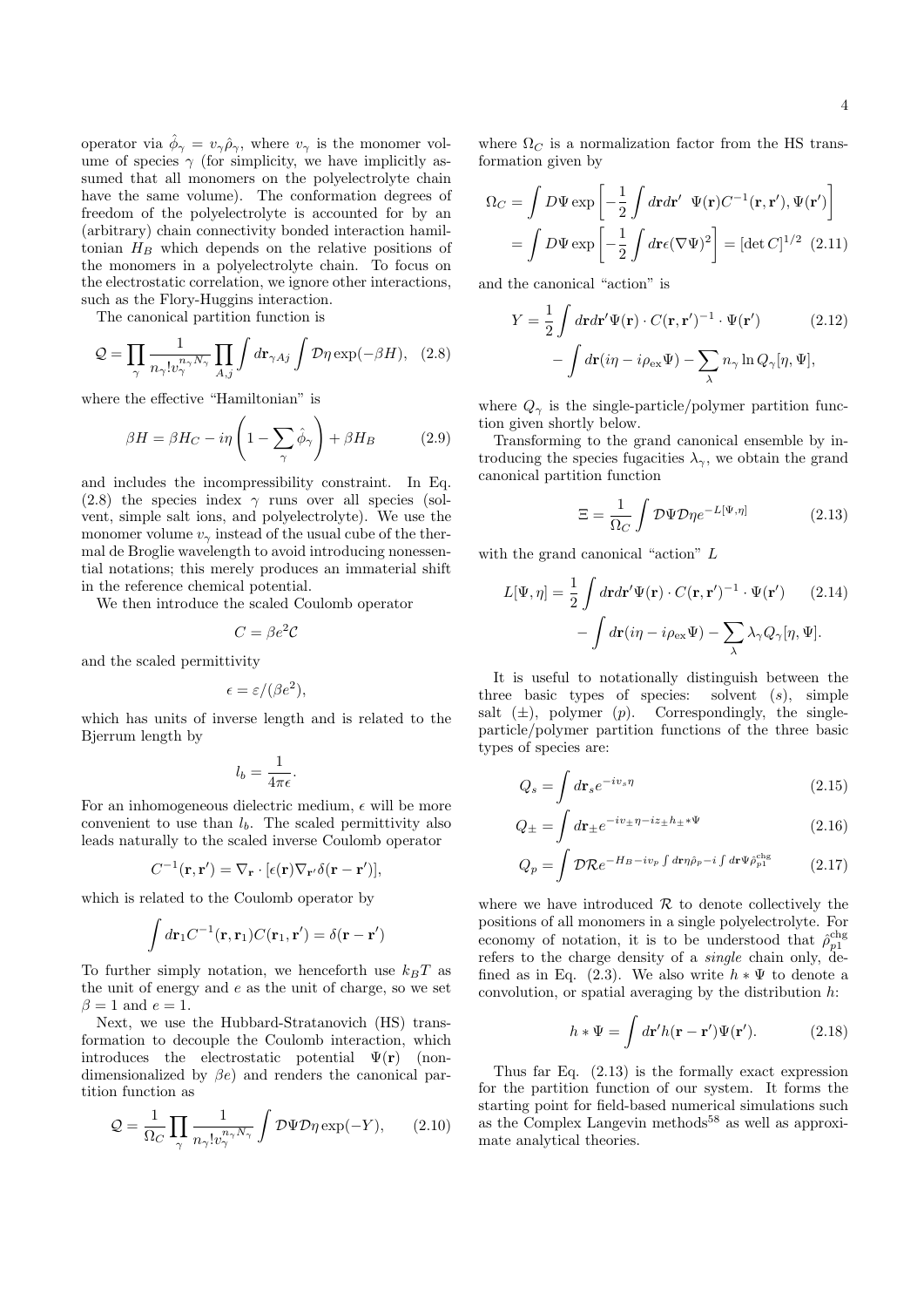#### B. Renormalized Gaussian Fluctuation Theory

For analytical insight, we seek to develop an approximate theory for evaluating  $\Xi$ , Eq. (2.13). The lowestorder saddle-point approximation would lead to a selfconsistent mean-field theory,  $59$  in which the saddle-point condition on Ψ results in a Poisson-Boltzmann (PB) level description where correlations between fixed charges  $\rho_{\text{ex}}$ and mobile charges  $\rho_{\gamma}^{\rm chg}$  are included, but correlations between mobile charges themselves are ignored. The standard RPA theory accounts for the quadratic fluctuations around the saddle-point. In doing so, however, one is left with a *fixed* structure factor determined solely by the saddle-point condition. For uniform systems of polyelectrolytes, the chain structure factor that enters the RPA is independent of polyelectrolyte and salt concentrations. To circumvent this shortcoming, we approximate the partition function Eq. (2.13) as in our previous RGF theory, using a non-perturbative variational calculation.

The RGF theory follows the Gibbs-Feynman-Bogoliubov (GFB) variational approach by introducing a general Gaussian reference action  $L_{ref}$ . As written, Eq. (2.13) involves two fields  $\eta$  and  $\Psi$  to which we may apply the variational method. Allowing fluctuations in both fields will lead to the so-called double screening of both electrostatic and excluded volume.<sup>36,37</sup> However, in this work, we focus on the fluctuation effects due to electrostatics and thus perform the variational calculation only for the  $\Psi$  field; the excluded volume interaction will be treated at the mean-field level by the saddle-point approximation for the  $\eta$  field. For the  $\Psi$  field, we make the following Gaussian reference action:

$$
L_{\rm ref} = \frac{1}{2} \int d\mathbf{r} d\mathbf{r}' [\Psi(\mathbf{r}) + i\psi(\mathbf{r})] G^{-1}(\mathbf{r}, \mathbf{r}') [\Psi(\mathbf{r}') + i\psi(\mathbf{r}')] \tag{2.19}
$$

which is parametrized by a mean electrostatic potential  $-i\psi(\mathbf{r})$  and a variance, or Green's function  $G(\mathbf{r}, \mathbf{r}')$  which we will later show to correspond to an effective electrostatic interaction that generalizes the familiar screened-Coulomb interaction. This reference action thus accounts for the deviation  $\chi = \Psi - (-i\psi) = \Psi + i\psi$  from the mean electrostatic potential.

Using  $L_{\text{ref}}$  we rewrite the grand canonical partition function Eq.  $(2.13)$  as

$$
\Xi = \frac{1}{\Omega_C} \int \mathcal{D}\Psi \mathcal{D}\eta e^{-L_{\text{ref}}[\Psi]} e^{-(L[\Psi,\eta]-L_{\text{ref}}[\Psi])}
$$

$$
= \frac{\Omega_G}{\Omega_C} \int \mathcal{D}\eta \left\langle e^{-(L[\Psi,\eta]-L_{\text{ref}}[\Psi])} \right\rangle_{\text{ref}} \qquad (2.20)
$$

where  $\langle \cdots \rangle_{\text{ref}}$  denotes an average over  $\Psi$  with respect to the reference action  $L_{\text{ref}}$ , and  $\Omega_G$  the corresponding partition function of  $L_{\text{ref}}$ , defined analogously to  $\Omega_C$  in Eq.  $(2.11)$  with G in place of C. For notational clarity, we will henceforth write  $\langle \cdots \rangle_{\text{ref}}$  as  $\langle \cdots \rangle$ .

To implement the GFB procedure, $60$  we begin with approximating the field integral over  $\Psi$  with a leading order cumulant expansion

$$
\Xi \approx \int \mathcal{D}\eta \ \frac{\Omega_G}{\Omega_C} e^{-\langle L - L_{\text{ref}} \rangle} \equiv \Xi_{GFB}.
$$
 (2.21)

The first cumulant in the exponent can be readily evaluated owing to the Gaussian nature of the fluctuating field, and is given by:

$$
\langle L - L_{\text{ref}} \rangle = \frac{1}{2} \int d\mathbf{r} d\mathbf{r}' \langle \Psi \cdot C^{-1} \cdot \Psi \rangle - \int d\mathbf{r} (i\eta - i\rho_{\text{ex}} \langle \Psi \rangle) - \sum_{j} \lambda_{j} \langle Q_{j} \rangle - \frac{1}{2} \int d\mathbf{r} d\mathbf{r}' G^{-1}(\mathbf{r}, \mathbf{r}') \cdot \langle \chi(\mathbf{r}) \chi(\mathbf{r}') \rangle
$$

$$
= \frac{1}{2} \int d\mathbf{r} d\mathbf{r}' [C^{-1} - G^{-1}] \cdot G - \frac{1}{2} \int d\mathbf{r} d\mathbf{r}' \psi \cdot C^{-1} \cdot \psi - \int d\mathbf{r} (i\eta - \rho_{\text{ex}} \psi) - \sum_{\gamma} \lambda_{\gamma} \langle Q_{\gamma} \rangle \tag{2.22}
$$

where we have used  $\langle \Psi \rangle = -i\psi$  and  $\langle \chi(\mathbf{r}) \chi(\mathbf{r'}) \rangle = G(\mathbf{r}, \mathbf{r'})$ . The grand partition function  $\Xi_{GFB}$  and variational grand free energy  $W_v$  are found to be:

$$
\Xi_{GFB} = \int \mathcal{D}\eta e^{-W_v[G,\psi;\eta]}
$$
\n
$$
V_v[G,\psi;\eta] = -\frac{1}{2}\ln\left(\frac{\det G}{1+G}\right) + \frac{1}{2}\int dr dr'[C^{-1} - G^{-1}] \cdot G
$$
\n
$$
(2.23)
$$

$$
W_{\nu}[G,\psi;\eta] = -\frac{1}{2}\ln\left(\frac{\det G}{\det C}\right) + \frac{1}{2}\int d\mathbf{r}d\mathbf{r}'[C^{-1} - G^{-1}] \cdot G
$$

$$
-\frac{1}{2}\int d\mathbf{r}d\mathbf{r}'\psi \cdot C^{-1} \cdot \psi - \int d\mathbf{r}(i\eta - \rho_{\rm ex}\psi) - \sum_{\gamma} \lambda_{\gamma} \langle Q_{\gamma} \rangle. \tag{2.24}
$$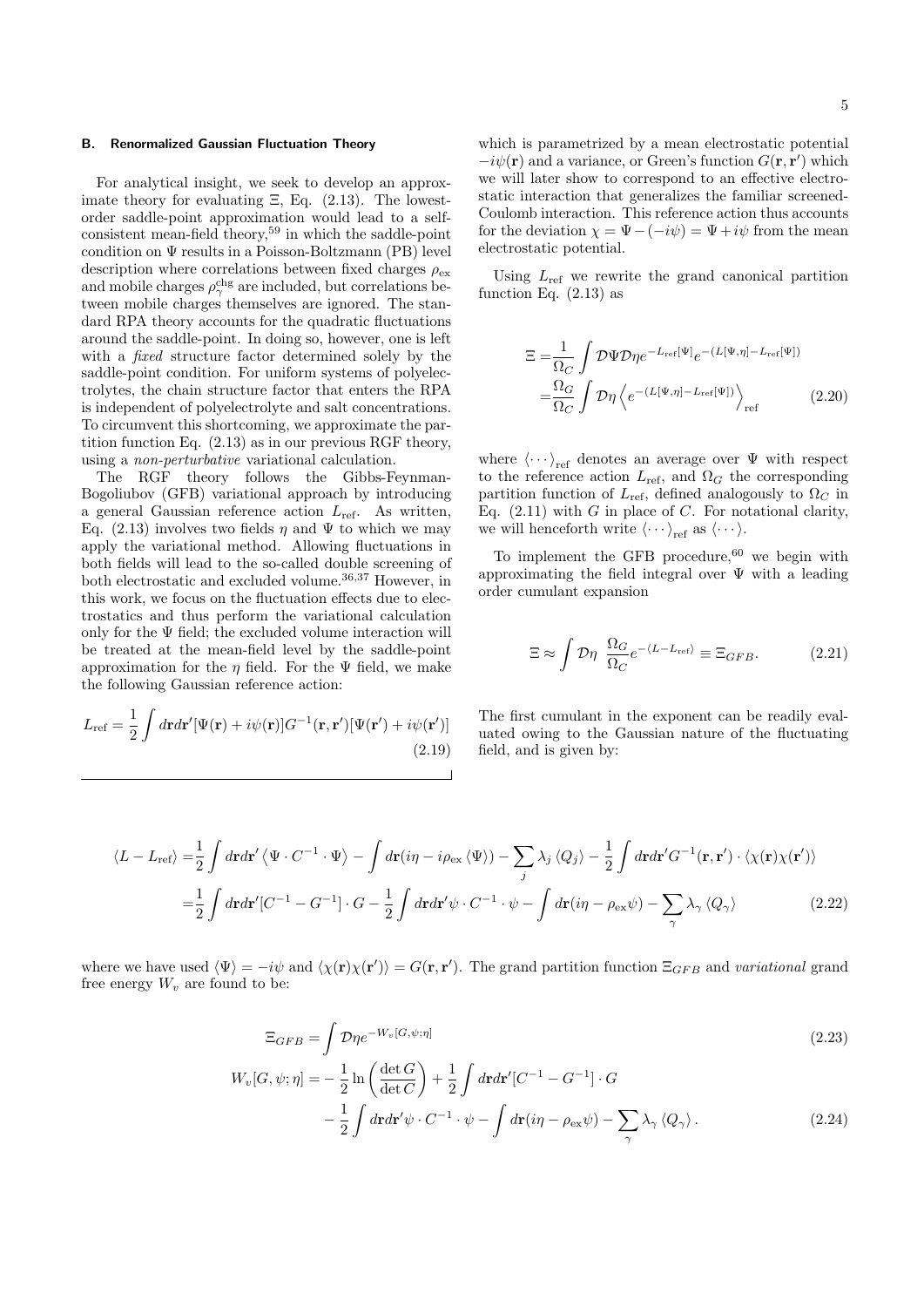In Eq.  $(2.24)$ , the Ψ-field averaged single-particle/polymer partition functions are:

$$
\langle Q_s \rangle = \int d\mathbf{r}_s \exp\left[-i v_s \eta\right] \tag{2.25}
$$

$$
\langle Q_{\pm} \rangle = \int d\mathbf{r}_{\pm} \exp\left[-iv_{\pm}\eta - z_{\pm}h_{\pm} * \psi\right] \cdot \exp\left[-\frac{1}{2}z_{\pm}^2h_{\pm} * G * h_{\pm}\right]
$$
\n(2.26)

$$
\langle Q_p \rangle = \int \mathcal{D}\mathcal{R} \exp\left[ -H_B - i v_p \int d\mathbf{r} \eta \hat{\rho}_{p1} - \int d\mathbf{r} \psi \hat{\rho}_{p1}^{\text{chg}} \right] \cdot \exp\left[ -\frac{1}{2} \int d\mathbf{r} d\mathbf{r}' \hat{\rho}_{p1}^{\text{chg}} \cdot G \cdot \hat{\rho}_{p1}^{\text{chg}} \right].
$$
 (2.27)

For the small ions, the electrostatic fluctuations characterized by  $G(\mathbf{r}, \mathbf{r}')$  enter as an instantaneous selfinteraction which defines the self-energy of the  $\mathrm{ion}^{57}$ 

$$
u_{\pm}(\mathbf{r}) \equiv \frac{1}{2} z_{\pm}^2 h_{\pm} * G * h_{\pm}
$$
  
=  $\frac{1}{2} z_{\pm}^2 \int d\mathbf{r}_1 d\mathbf{r}_2 h_{\pm}(\mathbf{r} - \mathbf{r}_1) G(\mathbf{r}_1, \mathbf{r}_2) h_{\pm}(\mathbf{r}_2 - \mathbf{r}).$  (2.28)

Similarly, the calculation of the single-chain partition function now features  $G(\mathbf{r}, \mathbf{r}')$  as an effective *intrachain* interaction

$$
u_p^{\text{inst}}(\mathcal{R}) \equiv \frac{1}{2} \int d\mathbf{r} d\mathbf{r}' \hat{\rho}_{p1}^{\text{chg}}(\mathbf{r}) \cdot G(\mathbf{r}, \mathbf{r}') \cdot \hat{\rho}_{p1}^{\text{chg}}(\mathbf{r}'). \tag{2.29}
$$

In the limit where the polymer has only one monomer,  $\hat{\rho}_{p1}^{\text{chg}}(\mathbf{r}) = z_p h(\mathbf{r} - \hat{\mathbf{r}})$ , and the polyelectrolyte expression reduces to that of the simple electrolytes above. In the general case, however, this instantaneous (hence the superscript 'inst') interaction is clearly conformation dependent and non-local; Eq. (2.27) further suggests that there will also be chain conformation entropy contributions.

We emphasize that although our theory has the structure of independent particles and chains, the single-particle/chain partition functions involve the fluctuation-mediated effective intra-particle/chain interaction  $G(\mathbf{r}, \mathbf{r}')$  that is missing in self-consistent meanfield (SCMF) theories. For polymeric species, it is precisely this intrachain interaction that is able to generate chain structures that adapt to the solution conditions.

For transparency and notational simplicity, in the following we specify to a system of solvent, salt, and one polyelectrolyte species, but the expressions can be trivially extended to treat the general case with more salt and polyelectrolyte species.

To proceed, we first make the saddle-point approximation for the field  $\eta$ . Anticipating that the saddlepoint value of  $\eta$  is purely imaginary, we define a real field  $P = i\eta$ . The saddle-point condition is

$$
\frac{\delta W_v}{\delta \mathcal{P}(\mathbf{r})} = 0 \tag{2.30}
$$

which yields

$$
1 - v_s \rho_s - v_+ \rho_+ - v_- \rho_- - v_p \rho_p = 0. \tag{2.31}
$$

The densities of the species are given by:

$$
\rho_s(\mathbf{r}) = -\frac{\lambda_p}{v_s} \frac{\delta \langle Q_s \rangle}{\delta \mathcal{P}(\mathbf{r})} = \lambda_s e^{-v_s \mathcal{P}}
$$
  
\n
$$
\rho_{\pm}(\mathbf{r}) = -\frac{\lambda_{\pm}}{v_{\pm}} \frac{\delta \langle Q_{\pm} \rangle}{\delta \mathcal{P}(\mathbf{r})} = \lambda_{\pm} e^{-v_{\pm} \mathcal{P} - z_{\pm} h_{\pm} * \psi - u_{\pm}}
$$
  
\n
$$
\rho_p(\mathbf{r}) = -\frac{\lambda_p}{v_p} \frac{\delta \langle Q_p \rangle}{\delta \mathcal{P}(\mathbf{r})}.
$$
\n(2.32)

Eq. (2.31) is just the condition of incompressibility, and  $P$  can be solved to yield

$$
\mathcal{P} = -\frac{1}{v_s} \log \frac{1 - \phi}{\lambda_s v_s} \tag{2.33}
$$

where  $\phi$  is the total volume fraction  $\phi = \sum_{\gamma \neq s} v_{\gamma} \rho_{\gamma}$  of non-solvent species. It is customary to set  $\lambda_s = 1/v_s$ , which gives

$$
\mathcal{P} = -\frac{1}{v_s} \log \left( 1 - \phi \right) \tag{2.34}
$$

We note that, at the saddle-point level, our theory can be easily adapted to accommodate other models of excluded volume and hard sphere equations of state.

With the excluded volume effects taken care of, we now discuss the determination of the variational parameters  $(G, \psi)$  describing the electrostatic fluctuations and interactions. The self-consistency of the GFB procedure comes from determining the values of  $(G, \psi)$  such that  $W_v[G, \psi; \mathcal{P}]$  is stationary at fixed pressure field  $\mathcal{P}$ , by a partial functional differentiation with respect to the variational parameters G and  $\psi$ .<sup>60,61</sup>

Performing the variation with respect to the mean electrostatic potential

$$
\frac{\delta W_v}{\delta \psi(\mathbf{r})} = 0 \tag{2.35}
$$

leads to a Poisson-Boltzmann type expression

$$
-\nabla \cdot \epsilon(\mathbf{r}) \nabla \psi = \rho_{\text{ex}} + \rho_{+}^{\text{chg}} + \rho_{-}^{\text{chg}} + \rho_{p}^{\text{chg}}, \qquad (2.36)
$$

where the species charge densities are given by:

$$
\rho_{\pm}^{\text{chg}}(\mathbf{r}) = -\lambda_{\pm} \frac{\delta \langle Q_{\pm} \rangle}{\delta \psi(\mathbf{r})} = \lambda_{\pm} z_{\pm} h_{\pm} * e^{-v_{\pm} \mathcal{P} - z_{\pm} h_{\pm} * \psi - u_{\pm}}
$$
\n
$$
\rho_p^{\text{chg}}(\mathbf{r}) = -\lambda_p \frac{\delta \langle Q_p \rangle}{\delta \psi(\mathbf{r})}
$$
\n(2.37)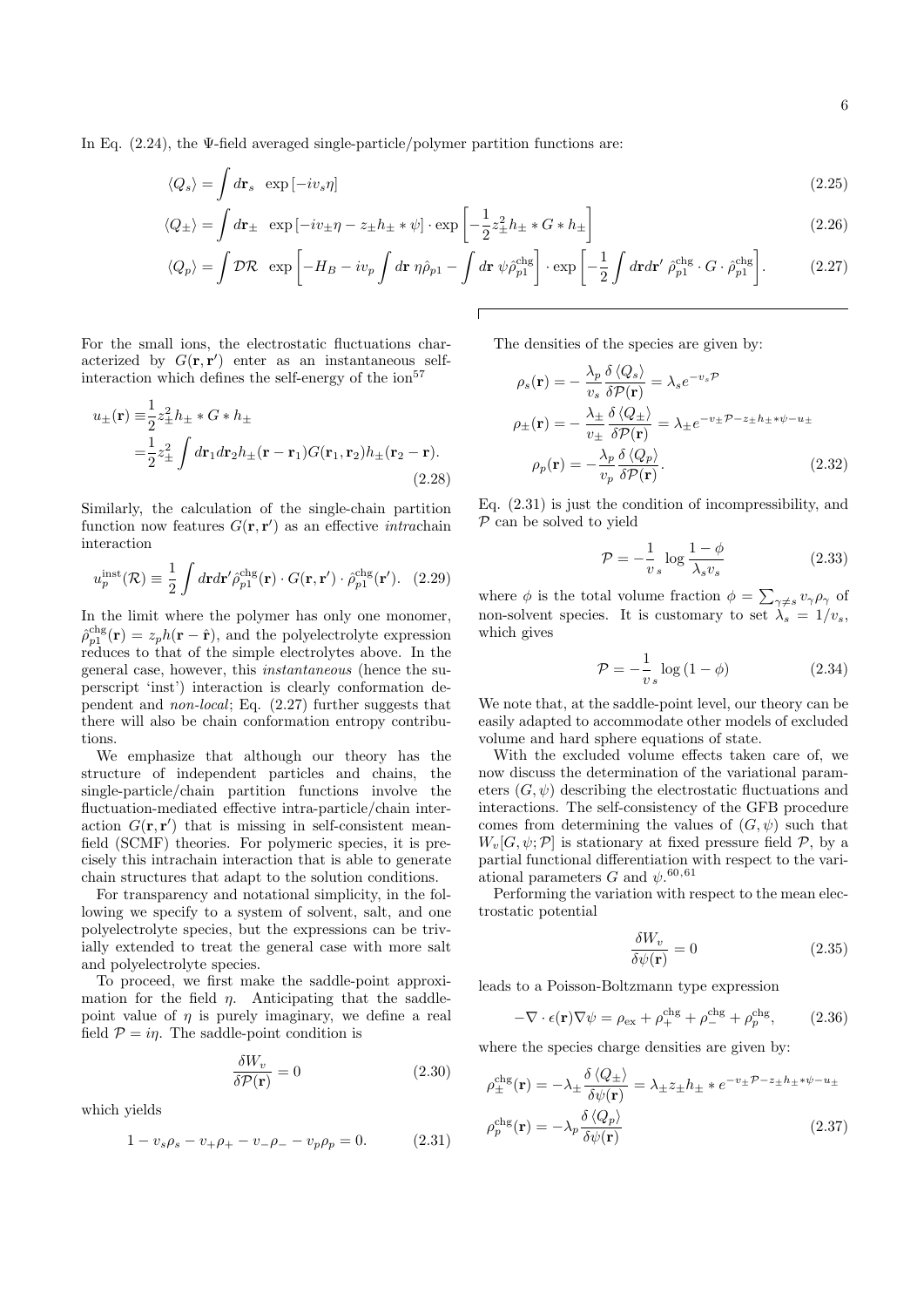Finally, the stationarity condition on G

$$
\frac{\delta W_v}{\delta G(\mathbf{r}, \mathbf{r}')} = 0 \tag{2.38}
$$

leads to an integro-differential equation

$$
\delta(\mathbf{r} - \mathbf{r}') = \int d\mathbf{r}_1 \left[ C^{-1}(\mathbf{r}, \mathbf{r}_1) + 2I(\mathbf{r}, \mathbf{r}_1) \right] \cdot G(\mathbf{r}_1, \mathbf{r}')
$$
\n(2.39)

where the ionic strength term is given by

$$
2I(\mathbf{r}, \mathbf{r}') = \sum_{\gamma} \lambda_{\gamma} \frac{\delta \langle Q_{\gamma} \rangle}{\delta G(\mathbf{r}, \mathbf{r}')} = z_{+}^{2} \int d\mathbf{r}_{1} \ h_{+}(\mathbf{r} - \mathbf{r}_{1}) \ast \rho_{+}(\mathbf{r}_{1}) \ast h_{+}(\mathbf{r}_{1} - \mathbf{r}') + z_{-}^{2} \int d\mathbf{r}_{1} \ h_{-}(\mathbf{r} - \mathbf{r}_{1}) \ast \rho_{-}(\mathbf{r}_{1}) \ast h_{-}(\mathbf{r}_{1} - \mathbf{r}') + \lambda_{p} \langle Q_{p} \rangle \langle \hat{\rho}_{p1}^{\text{chg}} \hat{\rho}_{p1}^{\text{chg}} \rangle.
$$
 (2.40)

In the last line above we have used the identity for the single-chain charge correlation

$$
\left\langle \hat{\rho}_{p1}^{\text{chg}} \hat{\rho}_{p1}^{\text{chg}} \right\rangle = \frac{1}{\left\langle Q_p \right\rangle} \frac{\delta \left\langle Q_p \right\rangle}{\delta G(\mathbf{r}, \mathbf{r}')} \tag{2.41}
$$

of a single chain with partition function  $\langle Q_p \rangle$  to rewrite the differentiation with respect to G

$$
\lambda_{\gamma} \frac{\delta \langle Q_p \rangle}{\delta G(\mathbf{r}, \mathbf{r}')} = \lambda_p \frac{\langle Q_p \rangle}{\langle Q_p \rangle} \frac{\delta \langle Q_p \rangle}{\delta G(\mathbf{r}, \mathbf{r}')} \n= \lambda_p \langle Q_p \rangle \left\langle \hat{\rho}_{p1}^{\text{chg}} \hat{\rho}_{p1}^{\text{chg}} \right\rangle .
$$
\n(2.42)

In the case where the polymer only consists of one monomer, the polymer contribution to the ionic strength reduces to the simple electrolyte case.

Equations (2.34), (2.36), (2.39), and (2.40) constitute the central expressions of our self-consistent theory. The self-consistent determination of polymer conformation originates from the fact that the Green's function  $G(\mathbf{r}, \mathbf{r}')$ Eq. (2.39) itself depends on the single-chain charge correlations  $\left\langle \hat{\rho}^{\rm chg}_{p1}({\bf r})\hat{\rho}^{\rm chg}_{p1}({\bf r}')\right\rangle$ , which in turn comes from the average single-chain partition function  $\langle Q_p \rangle$  determined by  $G(\mathbf{r}, \mathbf{r}')$ , Eq. (2.27).

Although the idea of a self-consistent determination of chain structure is not new, it is gratifying that our derivation of the RGF naturally prescribes how to perform the self-consistent calculation.

#### C. Bulk Solution Thermodynamics: Self Energy and Osmotic Pressure

To demonstrate the nature of this self-consistent calculation, we now specify to a bulk solution with  $\rho_{\text{ex}} = 0$ . For a bulk solution, the single-particle/polymer partition functions simplify to:

$$
\langle Q_{\pm} \rangle = V e^{-v_{\pm} \mathcal{P} - z_{\pm} \psi} q_{\pm}
$$
  
\n
$$
q_{\pm} = e^{-\frac{1}{2} \int dr dr' z_{\pm} h_{\pm} \cdot G \cdot z_{\pm} h_{\pm}} = e^{-u_{\pm}}
$$
  
\n
$$
\langle Q_p \rangle = V e^{-N_p v_p \mathcal{P} - z_p^{tot} \psi} q_p
$$
  
\n
$$
q_p = \frac{1}{V} \int \mathcal{D}R \ e^{-H_B - \frac{1}{2} \int dr dr' \hat{\rho}_{p1}^{\text{chg}} \cdot G \cdot \hat{\rho}_{p1}^{\text{chg}}} \qquad (2.43)
$$

where  $z_p^{tot}$  is the total charge carried by a chain.  $q_{\gamma} =$  $Q_{\gamma}/V$  is the single-particle/chain partition function excluding the translational degrees of freedom; for simple ions  $q_{+}$  is simply the Boltzmann weight given by the simple ion self energy  $u_{\pm}$  in Eq. (2.28).

Using Eq. (2.32), we evaluate the density and determine the fugacities to be:

$$
\lambda_{\pm} = \frac{n_{\pm}}{\langle Q_{\pm} \rangle} = \frac{\rho_{\pm}}{\exp[-u_{\pm}] \exp[-v_{\pm} \mathcal{P} - z_{\pm} \psi]}
$$

$$
\lambda_{p} = \frac{n_{p}}{\langle Q_{p} \rangle} = \frac{\rho_{p}/N_{p}}{q_{p} \exp[-v_{p} N_{p} \mathcal{P} - z_{p}^{tot} \psi]}
$$
(2.44)

where  $\rho_p = n_p N_p/V$  is the monomer density. Using the fugacity relation, the polymer contribution Eq. (2.42) to the ionic strength is simply

$$
\lambda_{p} \langle Q_{p} \rangle \left\langle \hat{\rho}_{p1}^{\text{chg}} \hat{\rho}_{p1}^{\text{chg}} \right\rangle = n_{p} \left\langle \hat{\rho}_{p1}^{\text{chg}} \hat{\rho}_{p1}^{\text{chg}} \right\rangle
$$

$$
= \frac{n_{p}}{V} \cdot V \left\langle \hat{\rho}_{p1}^{\text{chg}} \hat{\rho}_{p1}^{\text{chg}} \right\rangle
$$

$$
= \frac{\rho_{p}}{N_{p}} S_{p}^{\text{chg}}.
$$
(2.45)

Recognizing that the *single*-chain structure  $\left\langle \hat{\rho}_{p1}^{\text{chg}} \hat{\rho}_{p1}^{\text{chg}} \right\rangle$ scales as the density of a single chain  $N/V$ , we have preemptively regrouped a factor of  $V\hspace{-0.1cm}/ V$  in anticipation that the single-chain charge structure factor defined as  $S_p^{\text{chg}}$   $\equiv$ 

 $V\left\langle \hat{\rho}_{p1}^{\text{chg}} \hat{\rho}_{p1}^{\text{chg}} \right\rangle$  is independent of volume.

The fugacity is related to the chemical potential by  $\mu_{\gamma} = \ln(\lambda_{\gamma} v_{\gamma})$ , whence we can identify the per-ion and per-chain chemical potentials as:

$$
\mu_{\pm} = \ln(\rho_{\pm}v_{\pm}) + v_{\pm}\mathcal{P} + z_{\pm}\psi + u_{\pm}
$$
  

$$
\mu_{p} = \ln\left(\frac{\rho_{p}v_{p}}{N_{p}}\right) + v_{p}N_{p}\mathcal{P} + z_{p}^{tot}\psi + u_{p} \qquad (2.46)
$$

where

$$
u_p = -\ln q_p. \tag{2.47}
$$

The first three terms in both chemical potential expressions of Eq. (2.46) are the same as in a mean-field analysis of a bulk solution. The physical content of the last term  $u_p$  is the free energy of a chain interacting with itself via the effective potential  $G$ , and within our theory  $u_p$ is easily identifiable as the per-chain, chemical potential attributable to electrostatic fluctuations. We thus define  $\mu_p^{el} \equiv u_p$  and term it the (bulk) per-chain self-energy.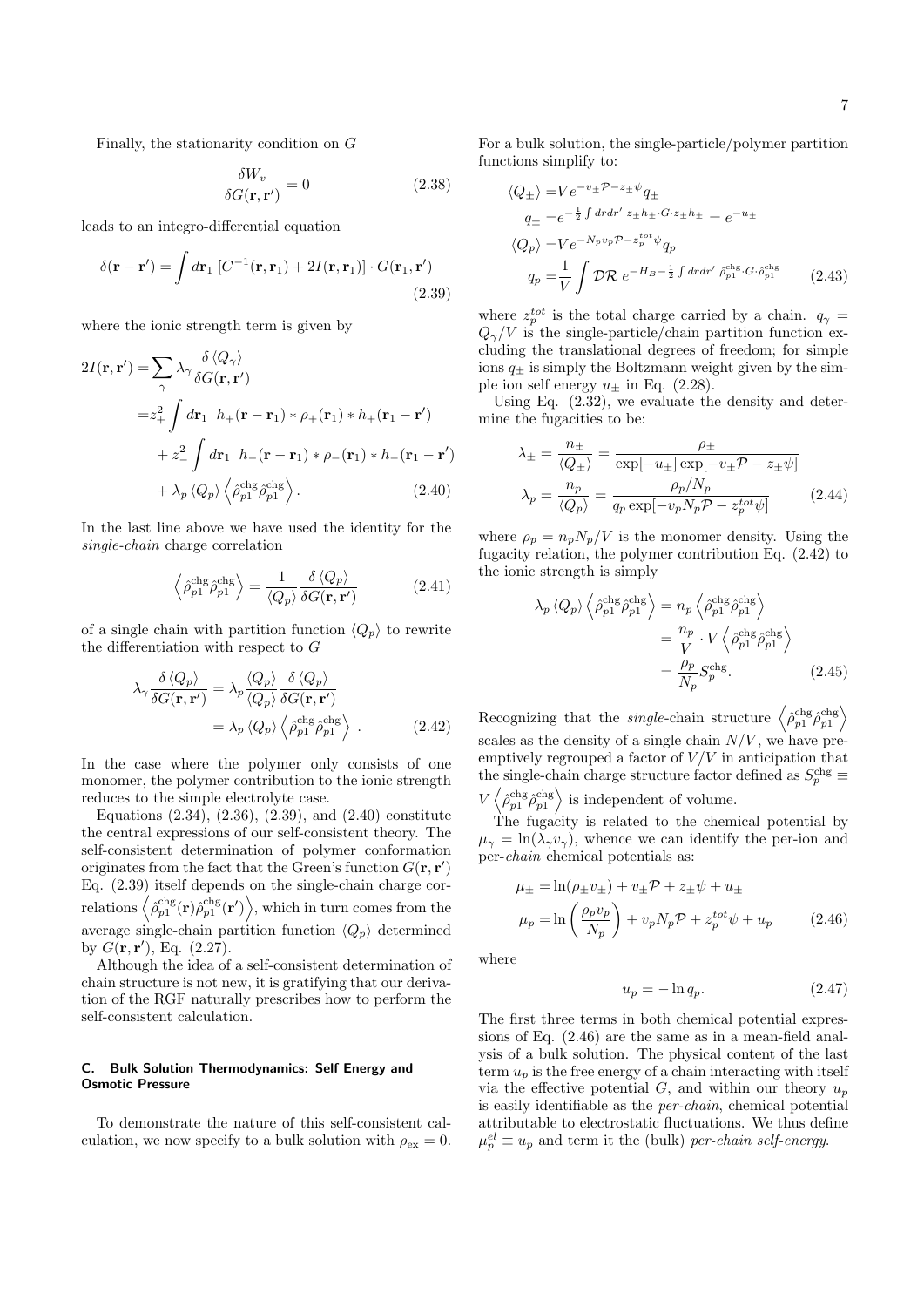It can be easily verified that all the polymer expressions above reduce to those of simple electrolytes in the singlemonomer limit  $N_p = 1$ , since then  $z_p^{tot} = z_p$ ,  $H_B$  can be set to zero,  $\hat{\rho}_{p1}^{\text{chg}}(\mathbf{r}) = z_p h(\mathbf{r} - \hat{\mathbf{r}})$ , and by translation invariance  $\int \mathcal{D}\mathcal{R} \to \int dr \to V$ . Clearly, in this limit  $u_p \xrightarrow{N_p=1} u_{\pm}.$ 

In the bulk, it is also useful to define the self energy per monomer (note subscript 'm' for 'monomer') as

$$
\mu_m^{el} \equiv \frac{u_p}{N_p}.\tag{2.48}
$$

Further, the self-consistent set of equations (2.34), (2.36), (2.39), and (2.40) are simple in the bulk case: the constitutive equation (2.36) for  $\psi$  is just the global charge neutrality constraint, while in Eq. (2.39) the structure factors and  $G(\mathbf{r}, \mathbf{r}')$  become translation-invariant, allowing a simple Fourier representation. Further, because of the rotational symmetry, only the magnitude of the wavevector matters, and Eqs. (2.39) and (2.40) become:

$$
1 = \epsilon k^2 \tilde{G}(k) + 2\tilde{I}(k)\tilde{G}(k)
$$
\n(2.49)

$$
\tilde{2}I(k) = \rho_{+} \tilde{S}_{+}^{\text{chg}}(k) + \rho_{-} \tilde{S}_{-}^{\text{chg}}(k) + \frac{\rho_{p}}{N_{p}} \tilde{S}_{p}^{\text{chg}}(k) \quad (2.50)
$$

which can be easily solved to obtain

$$
\tilde{G}(k) = \frac{1}{\epsilon[k^2 + \tilde{\kappa}^2(k)]},\tag{2.51}
$$

where we identify  $\tilde{\kappa}^2(k) = 2\tilde{I}(k)/\epsilon$  as the *wave-vector* dependent screening function, a generalization of the Debye screening constant. In our spread-charge model, even simple salt ions have some internal charge structure

$$
\tilde{S}_{\pm}^{\text{chg}} = z_{\pm}^2 \tilde{h}_{\pm}^2(k). \tag{2.52}
$$

For point charges  $\tilde{h}_{\pm} = 1$ , recovering the same ionic strength contribution as in DH theory. Therefore in the absence of polymers, in the point charge limit for simple electrolyte,  $\tilde{G}(\mathbf{k})$  is precisely the DH screened Coulomb interaction.

In bulk solution, a polyelectrolyte with discrete charges has a charge structure factor that can generally be divided into a self and non-self piece

$$
\tilde{S}_p^{\text{chg}}(k) = \sum_l z_{pl}^2 \tilde{h}_{pl}^2(k)
$$

$$
+ \sum_l \sum_{m \neq l} z_{pl} \tilde{h}_{pl}(k) z_{pm} \tilde{h}_{pm}(-k) \tilde{\omega}_{lm}(k). \qquad (2.53)
$$

The first sum is the  $l = m$  self piece, and the second sum is over all other terms. The structure is characterized by the intramolecular correlation  $\tilde{\omega}_{lm}$  between two monomers l and m on the same chain.<sup>49</sup> While  $\tilde{\omega}_{lm}(k)$ has unknown analytical form, we know that  $\tilde{\omega}_{lm}(k) \rightarrow 1$ as  $k \to 0$ , and  $\tilde{\omega}_{lm}(k) \to 0$  as  $k \gg 1/a$ . We thus see that in the large wavelength limit the polyelectrolyte charges contribute collectively to the screening  $\tilde{\kappa}^2(k)$  as a highvalency object ~  $(z^{tot})^2$  where  $z^{tot} = \sum_l z_{pl}$  is the total valency. In contrast, in the small wavelength limit the charges screen as independent charges, which for historical reasons we call the Voorn-Overbeek (VO) limit (only in the sense of treating the charges as disconnected from each other – the original VO theory used DH theory with point charges, while we leave open the possibility of giving charges internal structure).

It has been previously noted that the magnitude of collective screening by polyelectrolyte charges, should be wave-vector dependent and described by the charge structure (contained in  $\tilde{I}$ ):<sup>30,56</sup> at different wavelengths portions of chains screen as independent objects, and the size of these screening portions is set by the structure. These discussions correctly identified that with increasing density, screening will be increasingly controlled by higher-k structure. However, previous discussions often smear out the charges on a chain, thus treating simple ions and polymer charges on different footing and missing the approach to the the VO-limit at high wavevectors.

We now present the osmotic pressure Π. We can use  $\lambda_{\gamma} \langle Q_{\gamma} \rangle /V = \rho_{\gamma}/N_{\gamma}$  to identify the ideal osmotic contribution. Then, using Fourier integrals to evaluate the determinants in  $W<sub>v</sub>$  Eq. (2.24), the osmotic pressure is:

$$
\Pi = -\left[\frac{W_v - W_v^0}{V}\right] = -\frac{1}{4\pi^2} \int_0^\infty k^2 dk \left[\ln\left(1 + \frac{\tilde{\kappa}^2(k)}{k^2}\right) - \frac{\tilde{\kappa}^2(k)}{k^2 + \tilde{\kappa}^2(k)}\right] -\frac{1}{v_s} \left(1 + \log(1 - \phi)\right) + \frac{1 - \phi}{v_s} + \rho_{\pm} + \frac{\rho_p}{N_p}
$$
(2.54)

where  $W_v^0$  is the grand free energy of a pure solvent system.

An important feature of the theory is the necessity of self-consistently determining the chain charge structure  $\tilde{S}_{p}^{\text{chg}}(k)$  Eq. (2.53) and  $\tilde{G}(\tilde{k})$  Eq. (2.51). The Green's

function  $\tilde{G}(k)$  itself depends on the chain structure; the latter is in turn determined by a chain interacting with itself through G in the single-chain partition function  $\langle Q_n \rangle$ , Eq. (2.27). The self-consistency is typically solved by iteratively approximating G and the chain structure until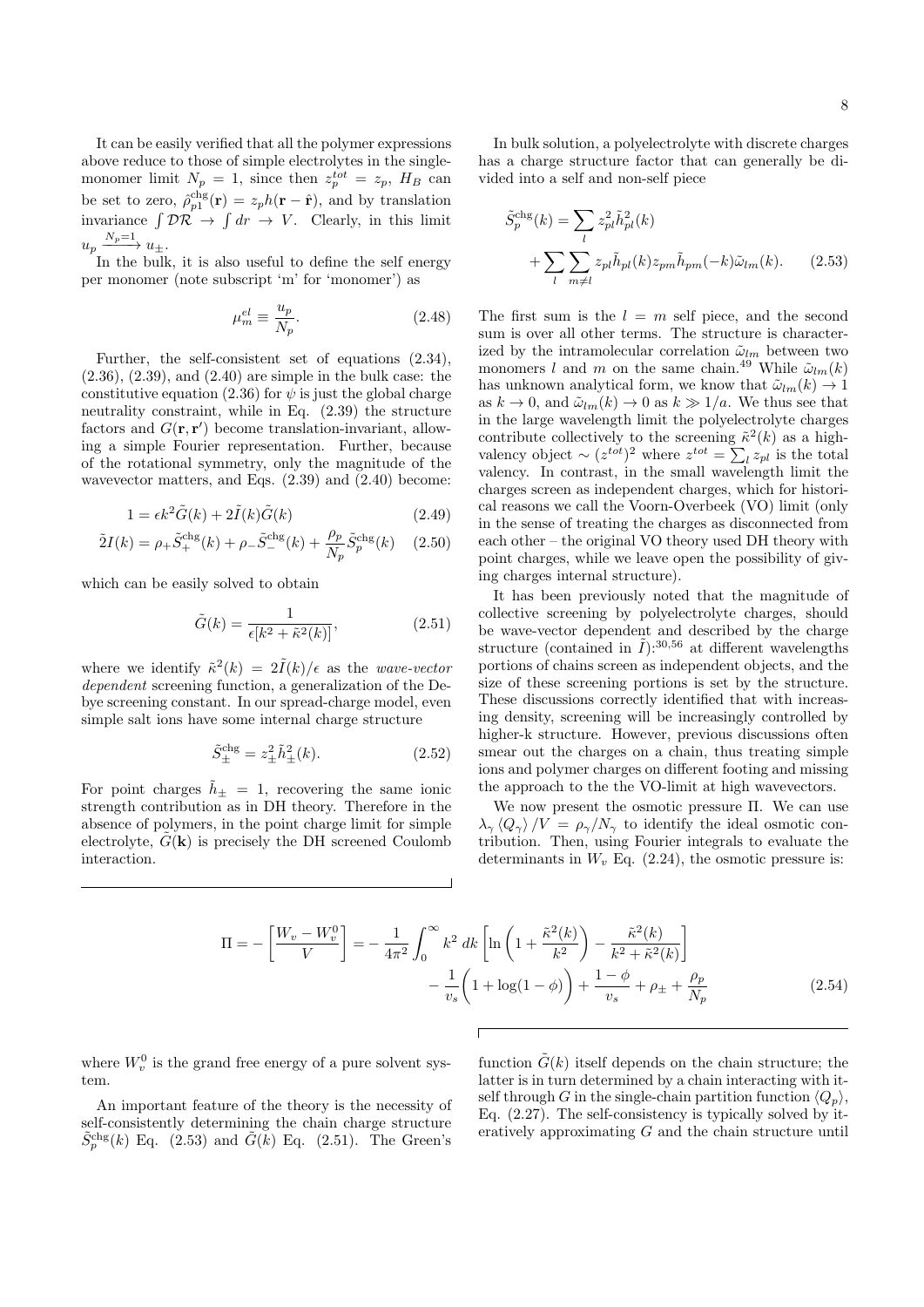convergence is achieved.

The last piece required to implement our theory is an evaluation of the single-chain partition function and corresponding intramolecular charge structure. The exact evaluation of single-chain partition functions is difficult even for simpler pair interactions, and in general should be done by numerical simulation.<sup>48</sup> In the next section we demonstrate how  $\langle Q_p \rangle$  can be approximately and simply evaluated, but we point out that such an approximation is not itself inherent to the general theory.

## III. SELF-CONSISTENT CALCULATION OF FLEXIBLE CHAIN STRUCTURE

Our discussion has heretofore been general for macromolecules of arbitrary internal connectivity and charge distribution. To illustrate one way of carrying out the self-consistent calculation and facilitate comparison to previous theories, we specify to study flexible polyelectrolyte chains with Kuhn length b, equally spaced (discrete) charges of the same valency  $z_p$ , and overall charged monomer fraction  $f$ , such that the total polymer charge is  $z_p^{tot} = Nf z_p$ . Again, the discrete nature of the charges will be reflected in the charge structure factor and is important at high wavevectors.

Given this chain model, the expressions for the permonomer chemical potential, density, and charge structure factor  $\tilde{S}_{\gamma}^{\text{chg}}(k)$  are now:

$$
\mu_m = \frac{1}{N_p} \ln \frac{\rho_p v_p}{N_p} - v_p \mathcal{P} + f z_p \psi + \frac{u_p}{N_p} \tag{3.1}
$$

$$
\rho_p = \lambda_p N_p e^{-N_p v_p \mathcal{P} - N_p f z_p \psi - u_p} \tag{3.2}
$$

$$
\tilde{S}_p^{\text{chg}}(k) = z_p^2 N f [1 + (Nf - 1)\tilde{\omega}(k)] \tilde{h}_p^2(k)
$$
 (3.3)

where we have re-expressed the sum over all monomermonomer pair correlations  $\tilde{\omega}_{lm}$  with an average permonomer structure  $\tilde{\omega}$ . Following our previous discussion, one can check that when  $k \to 0$ ,  $\tilde{S}_p^{\text{chg}} \sim (Nfz_p)^2$  as for a  $Nf_{z_p}$ -valent object, and when  $ka \gg 1$ ,  $\tilde{S}_p^{\text{chg}} \sim Nf_{z_p}^2$  as for  $\overline{N}f$  independent charges of valency  $z_p$ .

Returning to the task of calculating the single-chain partition function, we resort to a commonly used variational technique. There are many variations reported in the literature,  $47,49,50,56,62-64$  but they all essentially reduce to a Flory-type decomposition of the single-chain free energy into entropic  $F_{\text{ent}}$  and interaction  $F_{\text{int}}$  contributions

$$
u_p = -\ln q_p \approx \min_{\zeta} \left[ F_{\text{ent}}(\zeta) + F_{\text{int}}(\zeta) \right] \tag{3.4}
$$

where  $\zeta$  indicates some conformational parameterization of a reference chain. In Flory's treatment of the excluded volume of a single chain, for example,  $\zeta$  would be the average end-to-end distance. For our case, we take our reference chain to be a wormlike chain parameterized by an effective persistence length  $\zeta \equiv l_{\text{eff}}$ . Under this model,  $l_{\text{eff}}$  controls the chain expansion  $\alpha^2 = \langle R_{ee}^2 \rangle / R_{ee,0}^2$ 

$$
\alpha^2 = 2 \frac{l_{\text{eff}}}{b} \left[ 1 - \frac{l_{\text{eff}}}{Nb} \left( 1 - e^{-Nb/l_{\text{eff}}} \right) \right] \tag{3.5}
$$

The variational parameter  $l_{\text{eff}}$  also controls the permonomer structure  $\tilde{\omega}(k; l_{\text{eff}})$  in the charge structure factor  $\tilde{S}_p^{\text{chg}}$ . While exact expressions of the worm-like-chain (WLC) structure factor exist in literature,  $65$  to facilitate calculations we use a simple analytical form:

$$
\tilde{\omega}(k) = \frac{\exp[-kl_{\text{eff}}/2]}{1 + k^2 N b l_{\text{eff}} / 6} + \frac{1 - \exp[-kl_{\text{eff}}/2]}{1 + k N b / \pi} \tag{3.6}
$$

which interpolates between the appropriate asymptotic limits of  $\tilde{\omega}(k; l_{\text{eff}}):^{66,67}$ 

$$
\tilde{\omega}(k) \sim \begin{cases} 1, & k < \sqrt{6/Nbl_{\text{eff}} } \\ 6/k^2 Nbl_{\text{eff}}, & \sqrt{6/Nbl_{\text{eff}}} < k < 1/l_{\text{eff}} \\ \pi/kNb, & k > 1/l_{\text{eff}} \end{cases}
$$
(3.7)

Like a previously proposed expression,  $66$  our expression interpolates between Gaussian-chain behavior  $\tilde{\omega}$  ∼  $6/Nbl_{\text{eff}}k^2$  at low wavevector and rodlike behavior  $\tilde{\omega} \sim$  $\pi/kNb$  at high wavevector, with a crossover set by  $l_{\text{eff}}$ . An important feature of the WLC chain structure captured by our expression is that the magnitude of  $\tilde{\omega}$  at high wavevector is negligibly affected by  $l_{\text{eff}}$ , reflecting the intuition that while electrostatics can greatly deform overall chain structure, smaller scale structure is less affected, $62$  consistent with blob-theory arguments  $68$ and simulation observations. $69$  As long as we work in the regime where electrostatic blobs have only  $q \sim$  $(b/f^2l_b)^{2/3} \sim \mathcal{O}(1)$  monomer each, the WLC structure persists down to the monomer length scale so that smaller length-scale structures do not need to be resolved.

We are thus able to write a one-parameter  $(l_{\text{eff}})$  model for the single-polyelectrolyte free-energy Eq. (3.4) with entropic and interaction terms given by:

$$
F_{\text{ent}} = -\frac{3}{2}N\ln\left(1 - \frac{\alpha^2}{N}\right) - 3\ln(\alpha) \tag{3.8}
$$

$$
F_{\rm int} = \frac{1}{4\pi^2} \int k^2 dk \ \tilde{G}(k) \tilde{S}_p^{\rm chg}(k; l_{\rm eff}) \tag{3.9}
$$

The first term of the entropic free energy is a finite extensibility approximation that lies between the elastic free energies obtained from integrating the worm-like-chain (WLC) and freely-jointed-chain (FJC) force-extension relationships.<sup>70,71</sup> The second term  $-3 \ln(\alpha)$  is a term that resists chain compression, first deduced by Flory and used by several subsequent authors.  $^{72-75}$ 

We also note that the expression for the interaction energy Eq. (3.9) is an improvement upon typical scaling estimates of the Coulomb energy. When the effective interaction G is a bare Coulomb interaction, for an extended structure  $(R \sim N)$  the usual scaling estimate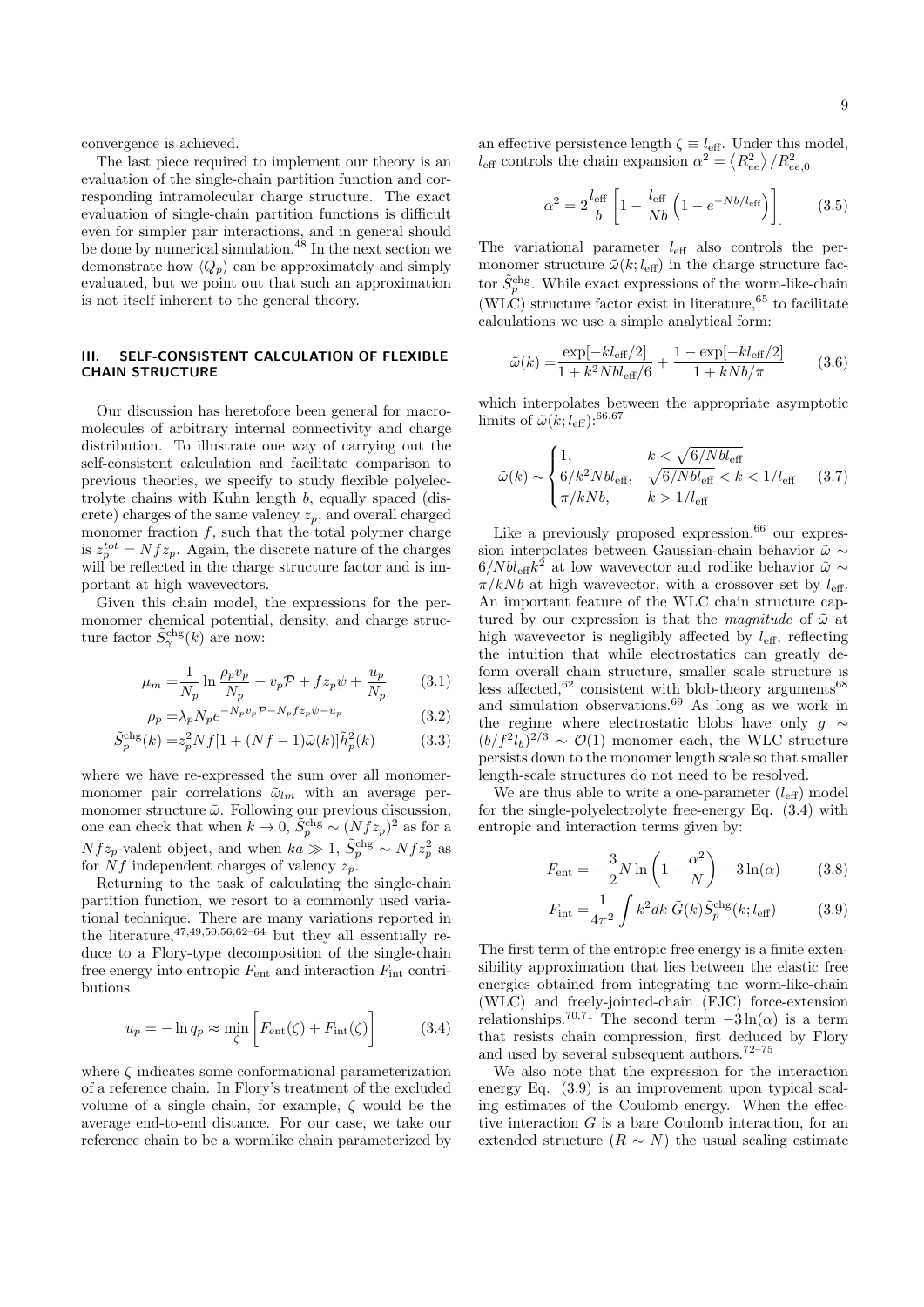gives an energy of  $N^2/R \sim N^{68}$ . The structure factor of an extended chain is roughly  $\tilde{S}^{chg}(k) \sim N^2/(1 + kN/\pi)$ , and Eq. (3.9) gives an interaction energy of  $\sim N \ln N$ with the correct logarithmic correction.<sup>76</sup>

An interesting consequence of this decomposition of the single-chain partition function is that the electrostatic fluctuation contribution to the self energy is decomposed into two contributions: 1) entropic work of deforming the chains and 2) average interaction energy. The presence of an entropic contribution to the fluctuation-induced excess chemical potential is a special feature of flexible chains.

With the structure factor specified, we solve for selfconsistency iteratively: for given Green's function  $G$  we minimize the single-chain free energy Eq. (3.4) to approximate  $l_{\text{eff}}$  and estimate the charge structure factor  $\widetilde{S}_p^{\text{chg}}(k)$  via Eq. (3.3) and (3.6), which we then use as input to update  $\tilde{G}$  using Eq. (2.51). We stop when the rms relative error of  $l_{\text{eff}}$  between iterations is below  $10^{-10}$ . Results of our calculations are presented in the following section.

#### IV. NUMERICAL RESULTS AND DISCUSSION

For numerical calculations, we consider fully-charged chains with  $f = 1, z_p = 1$ , monovalent salt, set all ion sizes to be the same diameter  $\sigma = 2a = 1$ , and set the Kuhn length  $b = \sigma$ . We also study systems with Bjerrum length  $l_b \sim 1$ , ensuring that electrostatic blobs only have  $g \sim (b/f^2 l_b)^{2/3} \sim 1$  Kuhn monomers each. To facilitate comparison with the restricted primitive model, the parameters  $v_{\gamma}$  are chosen to reproduce the divergence in the excluded volume free energy at the closest packing number density of hard spheres with diameter  $\sigma$ . We start by examining salt-effects on the structure of isolated chains, then finite-concentration effects on chain size in salt-free polyelectrolyte solutions. Subsequently, we present the effective self-interaction G, demonstrate the presence of charge oscillations, and compare to screening predictions under the DH and fixed-Gaussian structure approximations. Next, we examine the polymer self-energy of saltfree polyelectrolyte solutions and compare our predictions to alternative theories for electrostatic correlations. Finally, we study the consequences of our theory on the osmotic coefficient and phase separation behavior.

#### A. Chain Structure

The scaling behavior of linear homopolyelectrolytes is well-known for both the single-chain<sup> $68$ </sup> and semidilute regimes.<sup>77</sup>

In the single-chain, salt-free limit, scaling theory predicts that the long range electrostatic forces elongate flexible chains into a "cigar" of electrostatic blobs with chain size scaling linearly with chain length as  $R \sim N^{.68}$  At finite concentrations of salt, the screened Coulomb interac-



 $N^3$ 

 $10^6$ 

 $10^{0}$ 

FIG. 2. End-to-end distance in the single-chain limit, with parameters  $l_b = 0.7$ ,  $f = 1$ ,  $z_p = 1$ , at different salt concentrations  $\rho_{\pm}$ . The blue and green dashed lines represent, respectively, the  $R \sim N$  and  $R \sim N^{3/5}$  scalings in the zero and high salt limits. The inset shows the crossover salt concentration  $\rho_{\pm}^{*} \sim N^{-2}.$ 

tion effectively acts as an excluded volume interaction for chain segments separated by distances greater than  $\kappa^{-1}$ , where  $\kappa$  is the inverse Debye length of the added salt. Consequently, while short chains still exhibit the "cigar" scaling, sufficiently long chains behave as self-avoiding walks, $77$  with the crossover determined by the salt concentration. These expectations are borne out in Fig. 2, where we plot results for the chain size as function of chain length for several different salt concentrations  $\rho_{\pm}$ .

For our theory, in the single-chain limit the polyelectrolyte does not contribute to the screening  $\tilde{\kappa}(k)$ , and the Green's function reduces to a modified screened Coulomb interaction  $\tilde{G} = 4\pi l_b/(k^2 + \tilde{\kappa}(k)^2)$ . Since in the singlechain limit  $\tilde{G}$  is independent of polymer conformation, the self-consistent calculation only requires us to minimize the free energy of a single effective chain Eq. (3.4).

Because the salt concentrations considered are still dilute enough for finite ion-size effects to be negligible, the DH expression  $\kappa^2 = 4\pi l_b z^2 (2\rho_{\pm}) = 8\pi l_b z^2 \rho_{\pm}$  is a good estimate of the screening length, and the crossover condition  $\kappa R > 1$  predicts a crossover salt concentration  $\rho^*_{\pm} \sim N^{-2}$ , where we have used that in the dilute salt limit  $R \sim N$ . In the inset of Fig. 2 we locate the crossover by the intersection of fits to the asymptotic scaling limits, and verify this scaling expectation of the crossover concentration.

At finite concentrations of polyelectrolyte, there is a new scaling regime for the polymer size when the monomer concentration  $\rho_p$  becomes sufficiently high. This concentration is usually taken to be at the physical overlap,  $\rho_p^* \sim 1/N^2$ , with new scaling behavior given by the semidilute prediction of ideal random walk statistics  $R \sim N^{1/2}$ .<sup>77</sup>

We plot our results for salt-free polyelectrolyte solutions in Fig. 3 at several polymer concentrations. For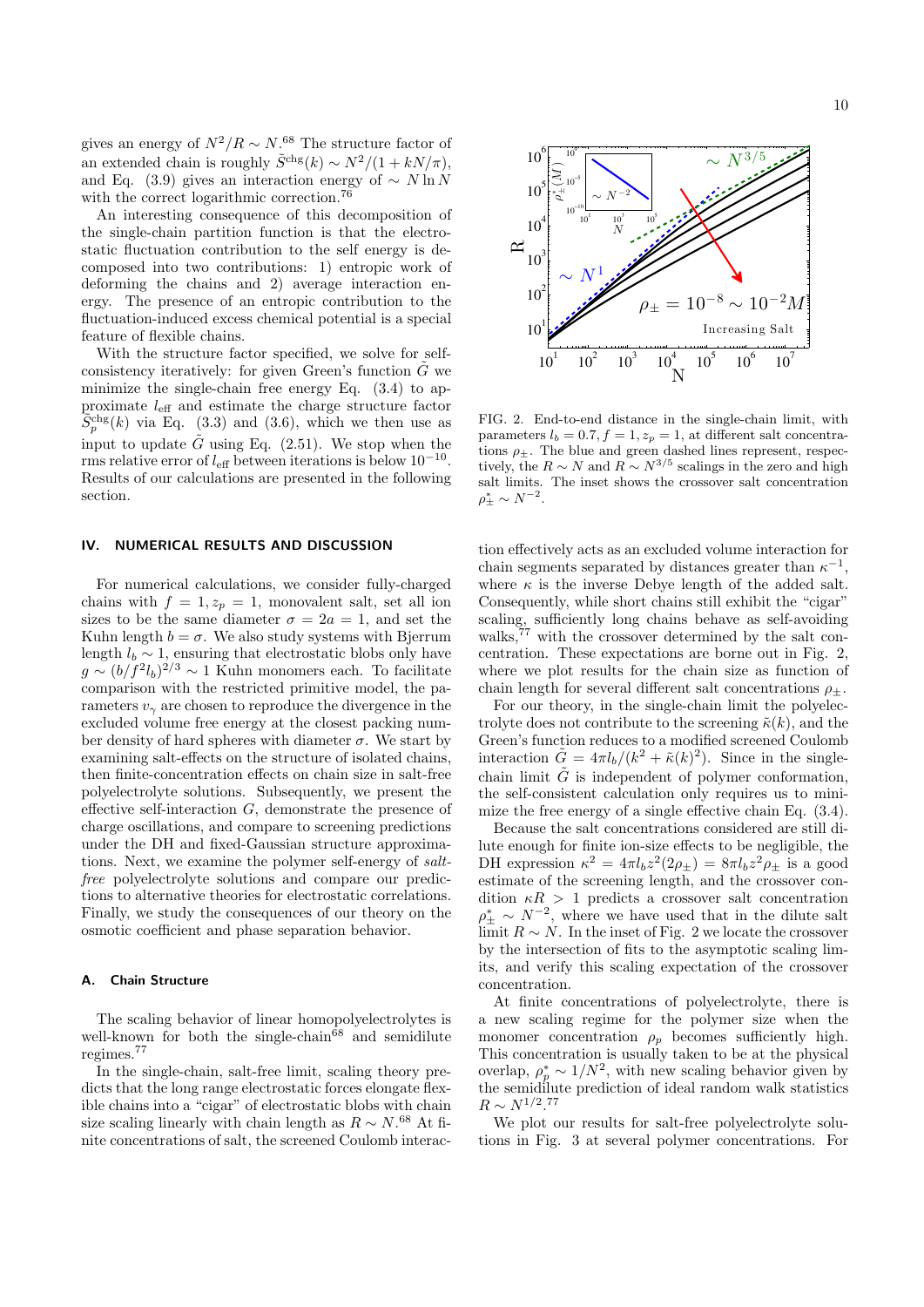

FIG. 3. End-to-end distance of a polyelectrolyte in salt-free solutions at finite monomer concentration  $\rho_p$ , with parameters  $l_b = 0.7, f = 1, z_p = 1$ . The blue and green dashed lines represent, respectively, the  $R \sim N$  scaling in the dilute regime, and the  $R \sim N^{1/2}$  scaling in the semidilute regime. The inset shows the crossover monomer concentration  $\rho_p^* \sim N^{-3}$ .

sufficiently high concentrations, we recover the ideal random walk scaling. Further, the crossovers happen below physical overlap, in accord with limited simulation data,47,69 and is attributed to the fact that the Coulomb interactions are long-ranged and that chains repel each other even below physical overlap.

The crossover appears to be extremely gradual (more than two decades). Nevertheless, for given concentration we can approximately locate the crossover chain length by again finding the intersection of the asymptotic limits. We plot these results in the inset of Fig. 3 and find that the crossover concentration goes as  $\rho_p^* \sim N^{-3}$ .

To understand this apparently strong N-dependency, we will have to first understand the nature of screening in solutions with finite concentrations of polyelectrolyte, and we give a more detailed discussion in Section IV C. We do mention, however, that if one uses the most conservative estimate of screening where only counterions contribute to the screening length, chains are expected to interact at concentrations a factor of  $1/(4\pi l_b f)^3$  below physical overlap,  $77$  which is several orders of magnitude for parameters studied in this paper  $(4\pi l_b f \approx 10)$ . This is in qualitative agreement with our results that chains begin contracting far below physical overlap.

Thus, we have shown that our theory is able to correctly capture asymptotic chain size scaling behavior and reproduce qualitatively reasonable crossovers. We will show that correctly capturing these asymptotic limits is sufficient to give correct behavior for the osmotic coefficient and critical properties.

#### 11

#### **B.** Effective Interaction  $G(k)$

For simple electrolytes, the field fluctuations and effective screened interaction are well-described by the Debye-Hückel screened Coulomb function. The Voorn-Overbeek approximation of neglecting chain connectivity takes Debye-Hückel as its starting point, and describes electrostatic fluctuations in polyelectrolyte solution by a screened Coulomb with screening constant  $\kappa_{\rm vo}^2 = 4\pi l_b (\rho_+ + c_p N) = 8\pi l_b \rho_p$ , where the monomer number density  $\rho_p$  is related to the chain number density  $c_p$  by  $\rho_p = c_p N$ , and  $\rho_+ = \rho_p$  in salt-free solution of polyelectrolyte (recall  $f = 1, z_p = 1$ ). The opposite limit is to treat polyelectrolytes as point charges of valency  $z_{tot} = N^{.69}$  In this case, the electrostatic fluctuations are characterized by the screened Coulomb with a renormalized screening constant  $\kappa_N^2 = 4\pi l_b(\rho_+ + c_p N^2) =$  $4\pi l_b \rho_p (1+N)$ . Clearly, the effect of chain connectivity on screening should lie somewhere between these two limits. In Fig. 4, we plot the Fourier-transformed Green's function G for salt-free solutions of 1) chains with adaptable structure (our theory, RGF) and for 2) chains with fixed Gaussian-chain structure (fg-RPA), and compare to the two aforementioned limits.

For sufficiently dilute systems, the Green's function G for both our theory and RPA fall on the screened Coulomb line with screening constant  $\kappa_N^2$  – information about the chain connectivity is reflected only through the total charge  $z_{tot}$ . We argue that this is the correct limiting law – for sufficiently dilute systems translational entropy opposes any ion condensation and the counterions can be considered a constant background charge. As long as the polymers are sufficiently far apart, they appear to each other essentially as point charges with valency  $z_{tot}$ , and can be treated using results from the one-component plasma (OCP) theory once one scales the charges by  $z_{tot}$ . In the dilute limit, the OCP is known to be governed by the DH expressions<sup>78</sup> – when treating polyelectrolytes as a single  $z_{tot}$ -valent object the OCP theory gives a screening length  $\lambda$  that scales as ~  $(l_b \rho N)^{-1/2}$ , which is consistent with our screening constant  $\kappa_N^2 = 4\pi l_b \rho_p (1 + N)$ for  $N \gg 1$ .

At higher concentrations, the finite-extent of the polyelectrolyte begins impacting the Green's function, and leads to a peak in  $G(k)$  at finite wavenumbers that depends on the concentration. This peak can be shown to lead to attractive wells in  $G(\mathbf{r} - \mathbf{r}')$ , which allow for positively charged chains to assume random walk statistics; the random-walk conformation would not be possible with a purely repulsive screened Coulomb interaction. This is the reason our RGF is able to reproduce the Gaussian-chain scaling in semidilute solution. On the other hand, the fg-RPA assumes a Gaussian-chain structure for all concentrations, and there is no feedback of G onto the chain structure.

The peak in  $G(k)$  is also associated with decreased screening compared to DH expectations using the dilute limit  $\kappa_N^2$  as the screening strength. The onset of a peak is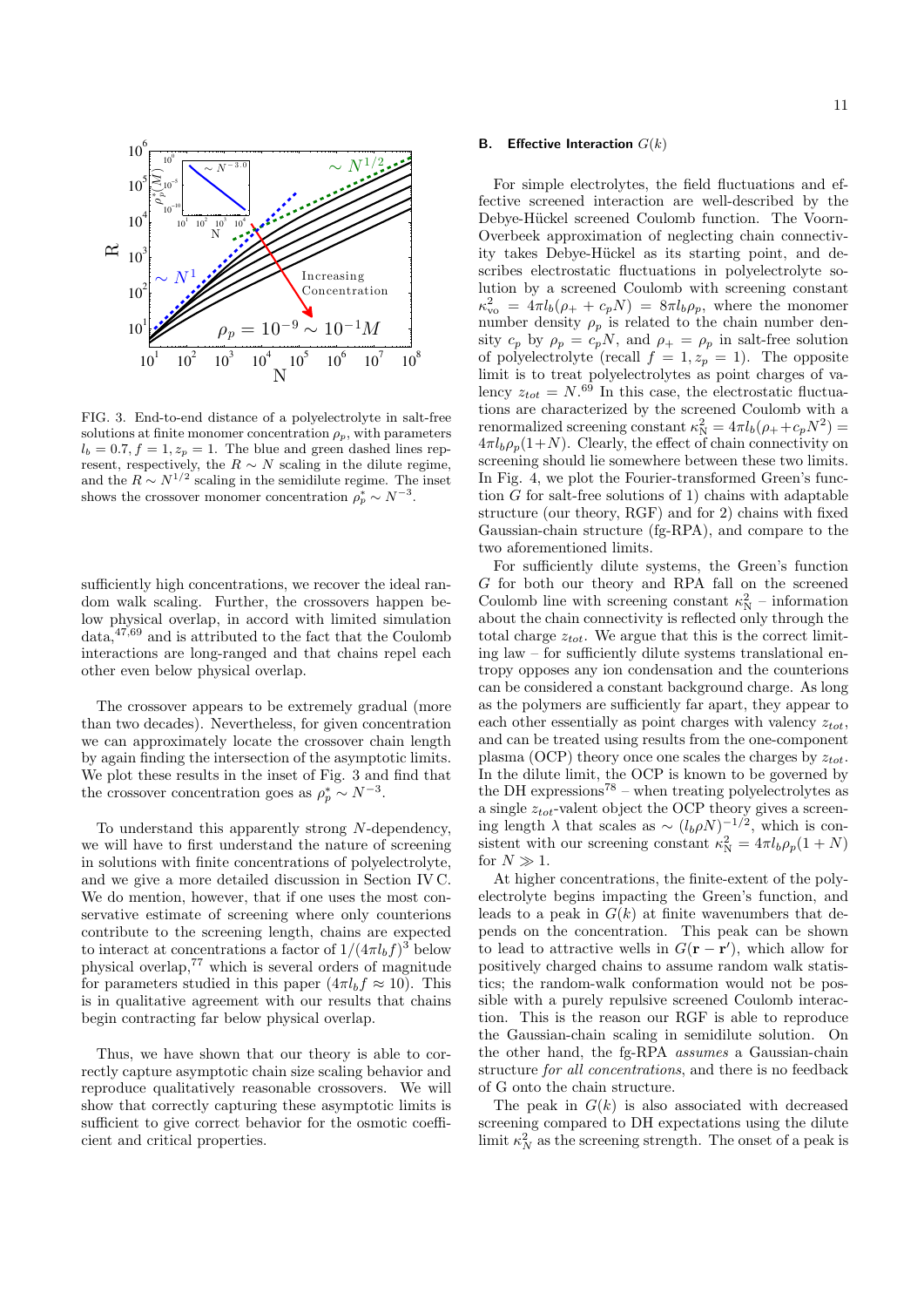

FIG. 4. Green's function  $G/4\pi l_b$  characterizing electrostatic field fluctuations, at different polyelectrolyte concentrations, from our RGF theory (blue solid), fg-RPA (green dashed), DH prediction with VO screening strength  $\kappa_{\rm VO}^2 = 8\pi l_b \rho_p (DH_{\rm VO},$ red dotted), and DH prediction using the N-valent screening strength  $\kappa_N^2 = 4\pi l_b \rho_p (1+N)$  ( $DH_N$ , brown dot-dashed). Results are for salt-free solutions  $(l_b = 1, f = 1, z_p = 1, N = 100)$ at different monomer densities  $\rho_p$ . Relative to the RGF, the fg-RPA over-predicts screening, has a delayed crossover, and predicts a peak at higher wavenumber (smaller wavelength).

actually also present for simple electrolyte solutions and corrects for the over-prediction of correlations within the DH approximation at higher concentrations. It can be generally shown that the peak sets in at lower concentrations for larger ion sizes: at higher concentrations, only sub-portions of spatially extended charged objects screen independently, hence decreasing the effective valency and screening strength.

Polyelectrolytes have their charge greatly extended across space, and correspondingly their peak sets in at a much lower concentration than simple electrolytes. The RGF, which predicts an adaptable chain size that becomes expanded relative to the ideal Gaussian chain, predicts an earlier onset of a peak in  $G(k)$  and less screening (larger  $G(k)$  values) than the fg-RPA theory at all concentrations. However, the peaks of the two theories do approach each other with increasing concentration, as expected of the semidilute regime.

#### C. Electrostatic Self Energy and Correlations

We now examine the self energy per polyelectrolyte monomer Eq.  $(2.48)$ , which depends on both the chain structure and Green's function. We first give the total self energy, where the zero energy of the electrostatics is taken to be the state where charges are dispersed into infinitesimal bits at infinity in vacuum. This perspective highlights the energetic consequences of connecting charges onto a chain, which is especially important in dilute solution. Further, this reference energy includes the

energy of assembling charge onto each charged monomer, thus ensuring we account for both dielectric effects of solvation and interactions between charges.

To study correlation effects due to finite polymer concentration, we argue that the most natural definition involves subtracting out the infinite-dilution energy. We are then able to distinguish a dilute limit following DHlike scaling, and a crossover to less effective screening due to the overlap of polyelectrolyte chains in space.

#### 1. Total Self Energy

One key feature of semidilute solutions is that the self energy should become independent of chain length for sufficiently long chain lengths. This is confirmed in Fig. 5a, where we plot the total self energy of salt-free solutions of polyelectrolytes. With increasing chain length, the self energies begin overlapping over greater concentration ranges, in agreement with our expectations for semidilute solutions.

Figure 5a also shows that the fg-RPA theory greatly over-estimates the self-energy in dilute solution, and rapidly grows with chain length  $N$ . Having shown in Section IV B that in dilute solution the Green's function G becomes insensitive to chain structure, we conclude that the origin of this huge over-estimate of the self energy is the fg-RPA chain structure.

To understand the magnitude of the fg-RPA's overestimate of the self energy, we consider the infinitedilution limit. The self energy of a simple ion is the the Born solvation energy given by  $l_b/2a$ , representing the work done against the dielectric background to assemble a charge into a region of size a. For polyelectrolytes, we expect the infinite-dilution per-monomer energy to be higher than the Born solvation energy of an isolated ion. due to the additional work (including chain elasticity) required to assemble multiple charges at finite separation from each other.

As confirmed in Section IV A, the chain size of an isolated flexible polyelectrolyte scales linearly with chain length  $R \sim N$ . Elementary calculation of the energy of a line of charges gives an energy that scales as  $\sim N \ln N$ ; as mentioned earlier in the context of our expression for the interaction energy Eq. (3.9), this is in general true of charges arranged in a structure that scales as  $R \sim N$  for large N. Thus for flexible polyelectrolytes we expect that at infinite dilution, the per-monomer energy associated with connectivity grows logarithmically  $\sim \ln N$ .

In contrast, for a fixed-Gaussian structure  $R \sim N^{1/2}$ and the infinite-dilution (chain) self energy scales as  $\sim$  $N^2/R \sim N^2/N^{1/2} \sim N^{3/2}$ , leading to a per-monomer self energy that grows as  $\sim N^{1/2}$ . This is the origin of the rapidly diverging self-energy in fg-RPA, and is attributed to the artificially compact conformation imposed by a fixed-Gaussian-chain structure. The dilute solution self energy predicted by the fg-RPA leads to an artificially high driving force for phase separation into denser states.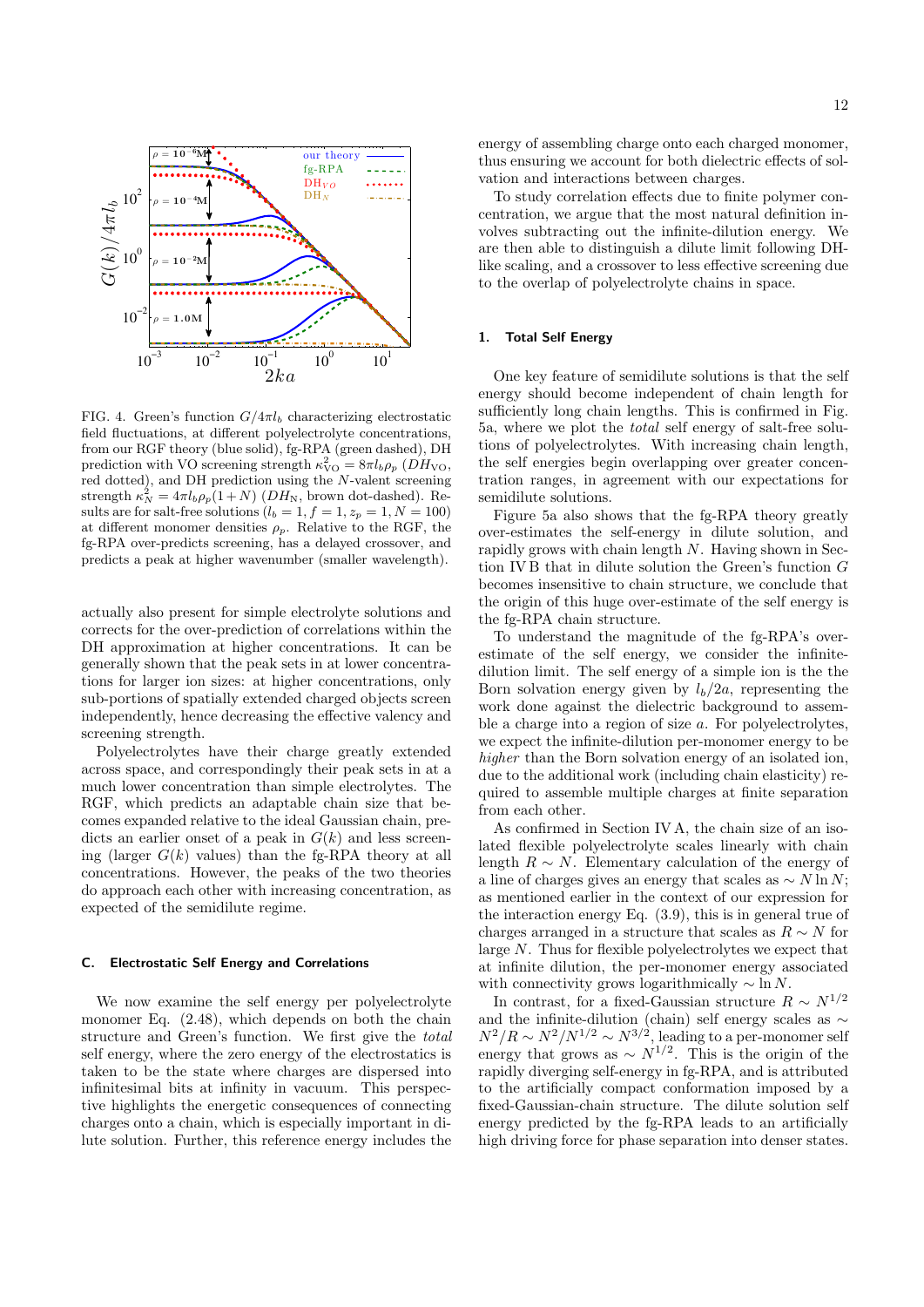In contrast, our theory allows the chain conformation to relax, significantly reducing the self energy and increasing the stability of the single-phase region of a polyelectrolyte solution relative to fg-RPA theory.

For a constant dielectric background, the screening due to correlations (as a result of finite polymer concentration) reduces the amount of work required to assemble charge onto a chain, which we have defined as the self energy. The infinite-dilution self energy, then, contains information about the amount of correlation energy attributable to chain connectivity and provides an upper bound for its magnitude.



(b) Correlation Self Energy

FIG. 5. (a) Per-monomer total self energy  $\mu_m^{el}$  of salt-free polyelectrolyte solutions, with parameters  $\tilde{l}_b = 1, f = 1, z_p =$ 1, comparing fg-RPA (dashed, green), RGF (solid, blue), MSA (dotted, black) and TPT-1 (dot-dashed, red) results. (b) Per-monomer correlation energy  $\mu_m^{\text{corr}} = \mu_m^{el} - \mu_{m,0}^{el}$ . In addition to MSA and TPT-1, we also plot the VO prediction using point-charge DH expression (dashed, brown), and our RGF theory for 1:1 salt (solid, purple). The fg-RPA correlation energy scales as  $N^{1/2}$ , and is omitted because it is not well-represented by the scales of the figure.

#### 2. Electrostatic Correlation Energy

To isolate the correlation self energy  $\mu_m^\mathrm{corr}$  associated with finite concentrations of polyelectrolyte, for constantdielectric backgrounds, it is most natural to subtract out the infinite-dilution self energy  $\mu_{m,0}^{el}$ 

$$
\mu_m^{\text{corr}} = \mu_m^{el} - \mu_{m,0}^{el} \tag{4.1}
$$

In the simple-electrolyte case, this is simply taking the single-ion Born solvation energy to be the reference energy, and is the usual reference used for studying simple electrolytes. For polyelectrolytes, however, one must be careful to subtract the infinite-dilution energy of an entire chain, not just the sum of the Born solvation energy of each of the charged monomers.

In Fig. 5b we plot the correlation energy  $\mu_m^{\text{corr}}$ . For comparison we also plot the correlation energy results from the liquid-state integral equation Mean Spherical Approximation (MSA) theory of simple electrolytes,  $24$ TPT-1 chain perturbation theory,<sup>24</sup> the VO approximation, and our theory applied to 1:1 electrolytes. Here we focus on the behavior for our theory, and postpone comparison until Section IV C 3.

At sufficiently low concentrations, our theory predicts a per-monomer correlation energy  $\mu_m^{\text{corr}}$  that scales as  $\sim (N \rho_m l_b)^{1/2} = (N^2 c_p l_b)^{1/2}$ , where we remind the readers that  $\rho_m$  and  $c_p$  are the monomer and chain number densities, respectively. Comparison with the DH point charge result  $\sim (z^2c \; l_b)^{1/2}$  indicates that in sufficiently dilute solution, the correlations follow DH-scaling, with chains screening as  $N$ -valent ions – the entire chain behaves as a fundamental, N-valent screening unit. This is in accord with the dilute limit, renormalized-DH behavior of electrostatic fluctuations described by  $G(k)$ .

At first sight this N-dependence may seem unusually strong. Examination of Fig. 5b shows that the dilute scaling quickly crosses over to a weaker concentration dependence at higher concentrations. The presence of a crossover is a generic feature of finite-sized charges, and is also present in the MSA theory for simple electrolytes and the RGF theory applied to simple electrolytes. However, the location of the crossover in simple electrolytes depends on the ion size  $a$ , which is much smaller than the size of a polyelectrolyte. As hinted by our examination of the chain structure and Green's function, the dilute solution DH behavior only persists while the chain size  $R < \xi$ , where  $\xi$  is some length scale that we attempt to identify below.

In general the screening function  $\hat{\kappa}$  in our RGF theory is wavelength-dependent but, as demonstrated above in the dilute solution limit, DH behavior describes the thermodynamics, with an N-dependent screening constant  $\kappa_N^2 = 4\pi l_b \rho_p (1+N)$ , suggesting that the relevant length scale may be given by  $\xi_{\text{DH}}^{-2} = \kappa_N^2$ . Combined with the dilute solution scaling  $R \sim N$ , the condition  $R/\xi_{\text{DH}} > 1$ is equivalent to  $\rho_p < N^{-3} \equiv \rho_p^{*DH}$ , which is the crossover scaling observed in Section IV A for the chain size. We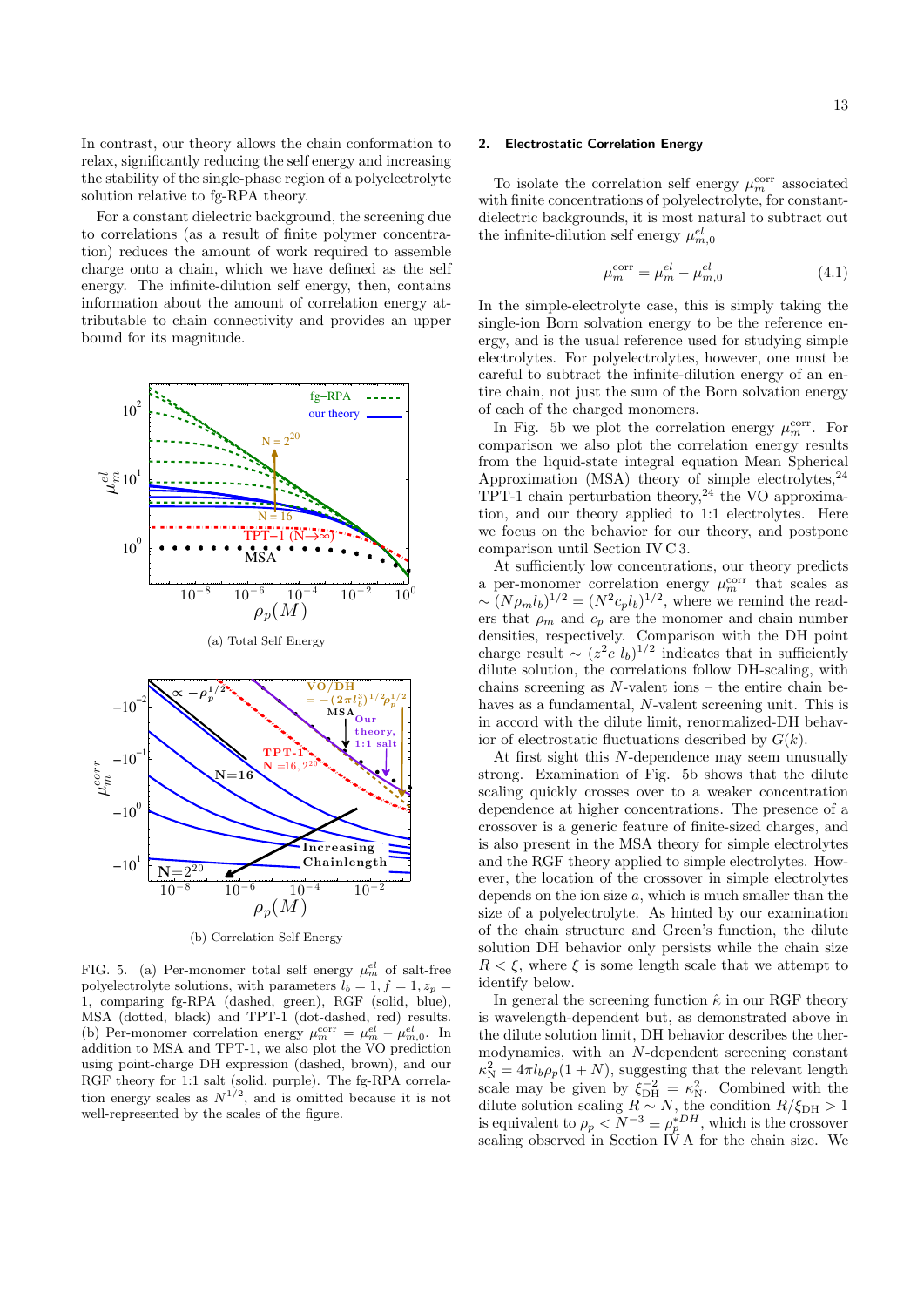note that this crossover scaling is in contrast to the physical overlap condition or "minimal" screening arguments that predict a crossover that scales as  $\rho_p^* \sim N^{-2.77}$  We leave the resolution of this discrepancy to future research.

Nevertheless, even if our RGF estimate of the location of crossovers is not accurate, the theory still reproduces the asymptotic limits in both dilute and semi-dilute solutions for the electrostatic correlations, both set by the scale of the infinite-dilution self energy. Thus the range of uncertainty in the intermediate concentrations is limited and therefore we expect the theory to be able to reasonably describe the thermodynamic properties in this concentration range. The same cannot be said for the fg-RPA theory, which severely overpredicts correlations in the dilute limit.

#### 3. Comparison to Other Theories

We now compare our predictions for the correlation energy to other theories. Note that in Fig. 5b the fg-RPA results are not discussed because they are not wellrepresented on the axes used: the over-estimation of the correlation energy is too great.

As can be seen in Fig. 5b, classic VO theory approximates correlations with a solution of disconnected point charges using Debye-Hückel theory. DH theory predicts a self energy that scales linearly with the Debye screening constant  $\kappa \sim \rho^{1/2}$  for all concentrations, without crossovers. Compared to our theory for polyelectrolytes, the VO theory underestimates correlations for most concentrations.

We also plot the MSA theory as an example of a liquidstate integral equation theory for the restricted primitive model of simple electrolytes, which accounts for ion size through a hard-core model. At low concentrations the integral equation theory matches the DH point charge theory; it is only at higher concentrations ( $\kappa a > 1$ ) that there is a deviation, and correlations have a weaker concentration-dependence relative to the DH result. Recent polyelectrolyte theories that use integral equation results for the simple electrolyte<sup>18</sup> make the same VO approximation of treating the correlations with a solution of disconnected charges, and are expected to more or less coincide with the MSA results presented here. While for high concentrations the MSA correctly reduces correlations relative to point-charge VO, the lack of any chainlength information means that the chain-length dependent crossover is completely neglected.

Thermodynamic perturbation theory (TPT-1) is an attempt at correcting for chain correlations by perturbing about liquid-state results for simple electrolytes.<sup>24,79</sup> TPT-1 predicts a perturbation that grows with chain length as  $\sim (N-1)/N^{80}$  yielding a modest multivalency effect of chain-connectivity. However, the perturbation rapidly becomes insensitive to chain length. As shown in Fig. 5b, the TPT-1 results for chain lengths  $N = 16$  and  $N = 2^{20}$  are indistinguishable on the scale of the plot. Further, because the TPT-1 theory uses correlations of a simple electrolyte system, it is unable to capture the crossover behavior in the electrostatic correlations at low concentrations, an essential consequence of polymer chain connectivity. Instead, the crossover observed in TPT-1 theory is tied to the monomeric length-

#### D. Thermodynamics and Critical Point Behavior

scale a.

The theory presented in this work is applicable to the study of the thermodynamics of general polyelectrolyte solutions, which will be the subject of future work. Below we illustrate its application to the osmotic coefficients and the critical properties for a fully charged  $(f = 1)$ salt-free polyelectrolyte solution with monovalent counterions.

With increasing chain length  $N$ , we expect the osmotic coefficient to become independent of  $N$  in semidilute solutions. The osmotic coefficient is defined as the ratio of the actual osmotic pressure of a solution to its ideal value (given by van't Hoff's law). For a salt-free polyelectrolyte solution with monovalent counterions, the osmotic coefficient is

$$
\Phi = \frac{\Pi}{\rho_p + c_p} = \frac{\Pi}{\rho_p (1 + 1/N)}
$$
(4.2)

In Fig. 6, we plot the RGF theory's predictions of Φ for salt-free polyelectrolyte solutions at  $l_b = 1$ , which can be seen to reproduce the expected convergence in the large- $N$  limit. Our result for  $N = 16$  is in good quantitative agreement with reported simulation data of salt-free polyelectrolyte solutions for that chain length.<sup>51</sup>

Importantly, though not obvious from the figure, it can be shown that at the presented  $l_b = 1$ , the solution remains stable against increased chain length. Our results are in contrast to those from the fg-RPA, where at any  $l_b$ , increasing the chain length will eventually turn the osmotic coefficient negative and drive the system to phase separation.<sup>32</sup> Lastly, although the TPT-1 involves a modest chain-length correction, it far underpredicts the dependence of correlations on chain length, reflecting its behavior for the self energy.

In Fig. 7, we plot the chain-length dependence of the critical Bjerrum length (∼inverse temperature)  $l_b^c$ and critical monomer density  $\rho_p^c$ , for chain lengths up to  $N = 10<sup>4</sup>$ . The predicted critical point appears insensitive to chain length for chain lengths  $N \approx 30$ ; this insensitivity to chain length is in agreement with previous simulations and theories.  $33,34$ 

Previous literature suggested the origin of this critical behavior as either due to counterion condensation or other strong correlations on small length scales that cannot be accounted for by weak fluctuation theories.<sup>33,34</sup> In contrast, our theory suggests that, in fact, accounting for chain conformational change is sufficient to explain the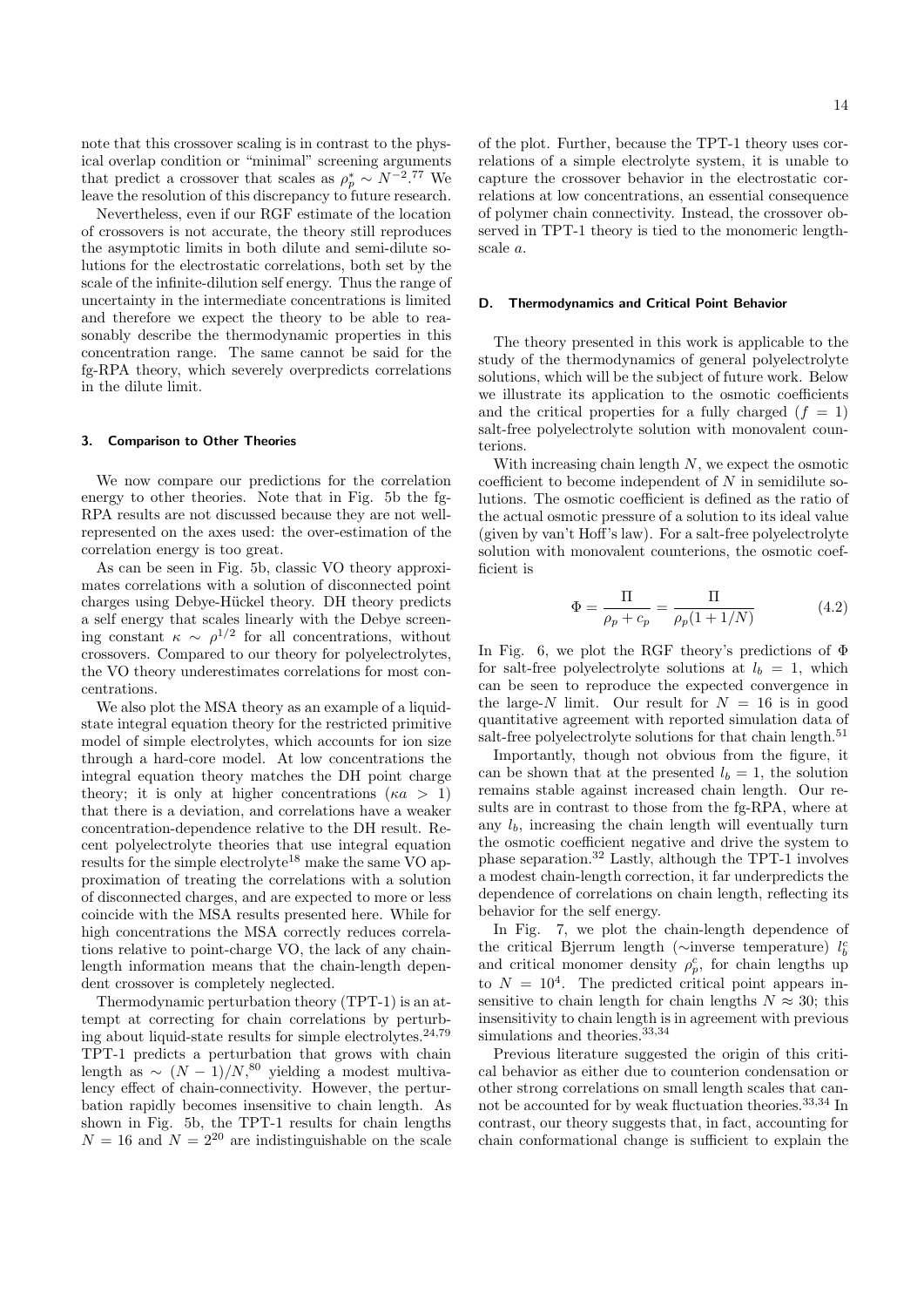

FIG. 6. Osmotic coefficient  $\Phi = \Pi/\rho_p(1 + 1/N)$  of salt-free polyelectrolyte solutions as a function of the monomer concentration  $\rho_p$ , with parameters  $l_b = 1.0, f = 1, z_p = 1$ . Our RGF results for  $N = 16$  (solid, green) are shown in comparison with existing simulation data (circle, black).<sup>51</sup> In RGF theory, as the chain length increases the osmotic coefficients approach each other at high concentration ( $N = 16000$  and  $N = 2^{20}$ are nearly indistinguishable). TPT-1 underpredicts the chainlength dependence, with  $N = 16$  (solid, black) nearly indistinguishable from  $N = 128$  (squares, black).

chain-length independence of the critical point of saltfree solutions of flexible polyelectrolytes. The conformational change is particularly important in dilute solution, where the unscreened Coulomb interactions can significantly distort the chain structure, and in doing so change the thermodynamics of phase separation.

One might notice that the predicted critical Bjerrum length for long chains  $l_b^c \approx 2$  is above 1 (the critical value for Manning condensation for  $f = 1$ ) and hence expect counterion condensation to play a role in further stabilizing the dilute phase.<sup>33</sup> Although counterion condensation will undoubtedly further reduce the self energy, the magnitude of such reduction is still bounded by the same infinite-dilution self energy. Because the infinite-dilution self energy per monomer has only a weak dependence on the chain length (logarithmic vs.  $N^{1/2}$  from fg-RPA), the energy range in the relevant range of the concentration where counterion condensation can play a role for large N in our theory is rather limited; we do not expect counterion condensation to substantially affect our conclusions. (In contrast, the magnitude of the counterion condensation contribution to the correlation energy would be much greater if the correlation energy followed the fg-RPA behavior. But even with the inclusion of counterion condensation, the fg-RPA theory does not predict the correct behavior of the critical properties without introducing additional modifications.) $34$  Nevertheless, for quantitative prediction it would be important to account for counterion condensation and this is planned for future work.



FIG. 7. Chain-length dependence of the critical Bjerrum length ( $\sim 1/T^c$ ) and critical concentration of salt-free polyelectrolyte solutions, with parameters  $f = 1, z_p = 1$ .

### V. CONCLUSIONS

In this work, we have extended the field-theoretic renormalized Gaussian fluctuation (RGF) variational theory of simple electrolyte systems to systematically account for electrostatic fluctuations in polyelectrolytes. The key results of our theory can be summarized as follows:

- 1. Our theory derives a self-consistent procedure whereby electrostatic fluctuations characterized by  $G$  Eq.  $(2.39)$  are coupled to the intrachain structure and vice versa. The theory provides a unified framework for simultaneously describing the chain structure and thermodynamics, in dilute and semidilute solutions.
- 2. Our theory correctly predicts the crossover from the  $R \sim N$  scaling in the chain size to the  $R \sim N^{3/5}$ scaling as a function of increasing salt in the singlechain limit. For finite concentrations of polyelectrolyte, the theory also predicts the dilute-limit scaling  $R \sim N$  and the semidilute scaling  $R \sim N^{1/2}$ in salt-free solutions.
- 3. The self-consistent procedure allows the determination of the full concentration and wavenumber dependence of the effective interaction G, and hence clarification of the nature of screening. We confirm the screening behavior both at long length scales, where the polyelectrolytes screen as polyvalent point charges, and smaller length scales, where the charges on the polyelectrolyte chains behave as disconnected units (the VO limit). The onset and location of a peak in  $G$  is determined by the chain size, which is more accurately described by an adaptive chain structure.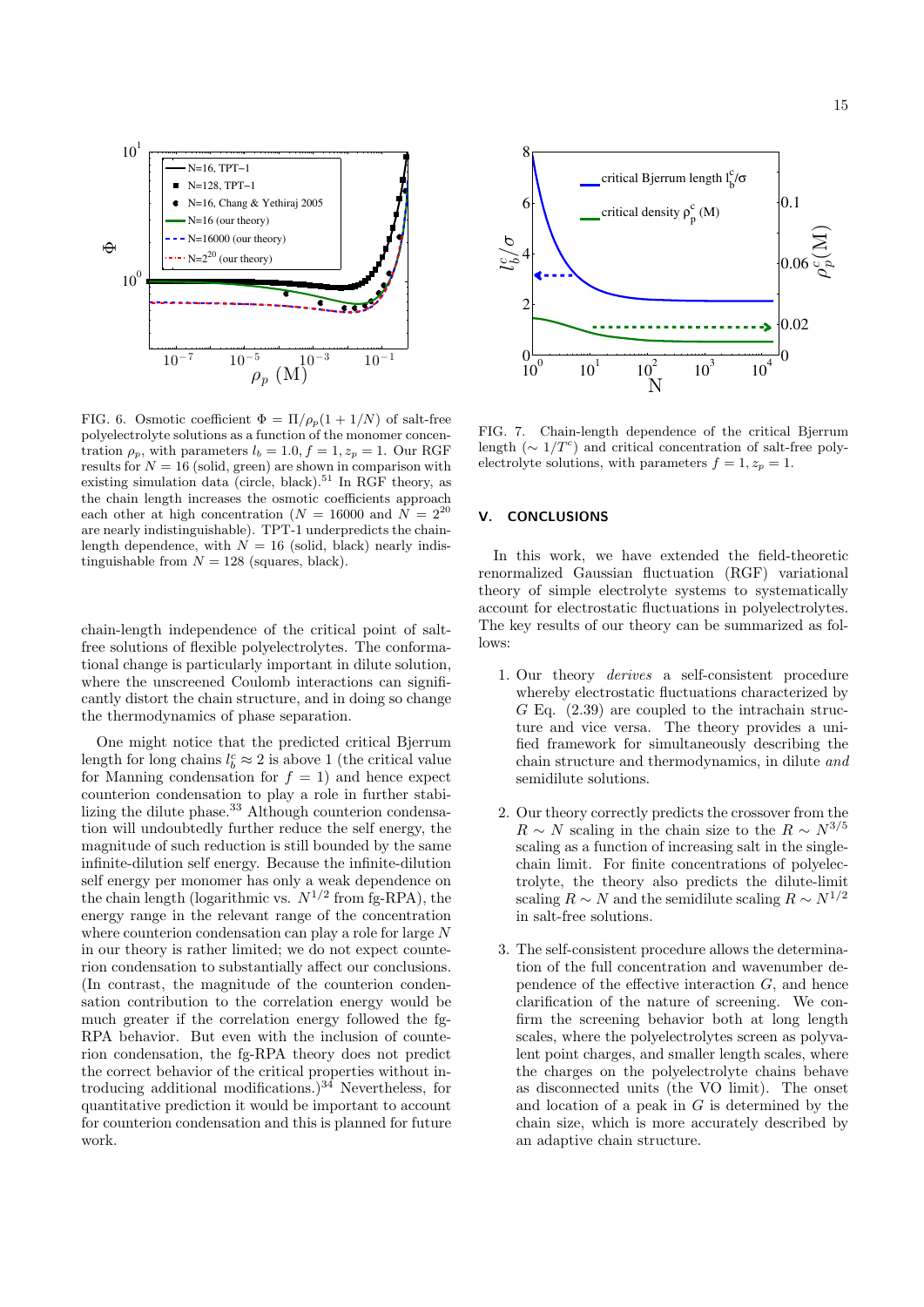- 4. Our theory features prominently the role of the polyelectrolyte self-energy  $u_p$ , Eq. (2.47), which is the free energy of an independent chain interacting with itself through  $G$ , and is the work required to assemble charge onto a chain. The infinite-dilution self-energy bounds the magnitude of connectivity contributions to the correlation energy, the latter tending to cancel out the former with increasing concentration.
- 5. We clarify that the correlation energy  $\mu_m^\mathrm{corr}$  is the difference of the self energy from its infinite-dilution value;  $\mu_m^{\text{corr}}$  characterizes finite-concentration effects and reduces the self energy. In sufficiently dilute solutions,  $\mu_m^{\text{corr}}$  follows a *universal* renormalized DH scaling  $\mu_m^{\text{corr}} \sim -(\rho_p N)^{1/2}$ , independent of chain structure. Above some chain-size dependent crossover, chain connectivity results in a weaker concentration dependence.
- 6. By predicting the correct infinite-dilution chain structure and self energy, for salt-free solutions our theory captures the N-insensitivity both of the osmotic coefficient in semidilute solution and the critical properties in the large-N limit.

We note that our physical picture of the selfenergy corroborates the self-energy explanation used by some authors for "strong correlation" complexation.<sup>81–83</sup> These works treated polyelectrolyte complexation in the zero temperature limit where Coulomb interactions dominate. They identified the driving force for polyelectrolytes to aggregate into denser states as driven by a loss of an infinite-dilution self energy (which was estimated using the Coulomb energy of line charges  $\sim N \log N$  per chain) upon entering a dense, neutralized state. Our theory works at finite temperature, and for a given concentration is able to quantify how much of the infinitedilution self energy is lost. Being a weak coupling theory, our theory will require further modification to include structures due to strong correlation effects, such as counterion condensation and ion-pairing.

The response of chain conformation to changing density is a key feature in our theory that is not present in theories of polyelectrolytes assuming fixed chain structures, such as  $fg-RPA^{32,34}$  or Ultra-Soft-Restricted-Primitive Model.<sup>84,85</sup> Such theories predict, for Gaussian chains, spuriously strong N-dependencies of correlation energies, and this behavior is due the failure of the assumed Gaussian structure in dilute concentrations. The fixed-Gaussian structure assumption artificially confines flexible chains to a radius that is too small by a factor of  $\sqrt{N}$ , thus raising the infinite-dilution self energy by the same factor. Thus, the fg-RPA theory predicts a higher infinite-dilution energy (which is a positive quantity), and there is correspondingly more electrostatic energy for the correlations (which contribute a negative energy) to reduce. By a self-consistent determination of the single-chain structure, our theory avoids the artificially high energies appearing in the fg-RPA theory.

For context, our theory's requirement of selfconsistency between an effective interaction G and a single-chain structure is similar in spirit to sc-PRISM proposals<sup>47</sup> and the procedure proposed by Donley et al.<sup>56</sup> Indeed, if one uses the PRISM equations with the so-called "RPA" closure,  $47,86$  the smeared charge distributions h to regularize the electrostatic interactions, and a commonly employed estimate of the medium-induced potential, $45-47$  one will recover the same total effective

interaction as our Green's function G. However, in contrast to sc-PRISM our theory comes furnished with expressions for thermodynamics, Eq. (2.24), (2.46). We also emphasize that, in addition to the intrachain structure presented in this work, our theory should also be able to predict an interchain structure that goes *beyond* that predicted by the aforementioned procedure of using sc-PRISM with the "RPA" closure. This is a well-known feature, where a Gaussianfluctuation *free energy* predicts structure factors that go beyond the so-called "RPA" expressions.<sup>31,87</sup> The correct procedure involves calculating the solution response to an external perturbation, and our preliminary derivations find that corrections to the "RPA" structure factors arise from the perturbation response of G and  $\eta$ . These results will be reported in future work.

While in this paper we have focused on linear homopolyelectrolyte solutions, our theory is applicable to general polyelectrolyte systems such as polyelectrolyte coacervates, dendrimers, and gels. Promisingly, our theory gives a systematic framework for studying the impact of arbitrary polyelectrolyte architectures on electrostatic correlations, not achievable by many commonly-used theories of polyelectrolyte thermodynamics (i.e. TPT-1 and other theories that use the VO disconnected charges approximation). This feature of our theory is critical for advancing the theoretical design of novel polyelectrolyte materials, for which polymer architecture is a particularly important design parameter.

Finally, our theory retains many of the advantages of the original Gaussian variational theory applied to simple electrolytes,<sup>57</sup> providing a systematic framework for studying inhomogeneities in the dielectric medium and concentration profiles. Study of inhomogeneous systems will be the subject of future work.

#### ACKNOWLEDGMENTS

The authors would like to thank Bilin Zhuang, Rui Wang, Pengfei Zhang and Marco Heinen, for helpful discussions. KS acknowledges support by the NSF-GRFP fellowship.

 $^1\mathrm{D}.$  T. Hallinan Jr and N. P. Balsara, Annual Review of Materials Research 43, 503 (2013).

<sup>2</sup>C. Schmitt and S. L. Turgeon, Advances in Colloid and Interface Science 167, 63 (2011).

 $^3\mathrm{C}$  L. Ting, J. Wu,  $% ^3\mathrm{C}$  and Z.-G. Wang, Proceedings of the National Academy of Sciences 108, 16986 (2011).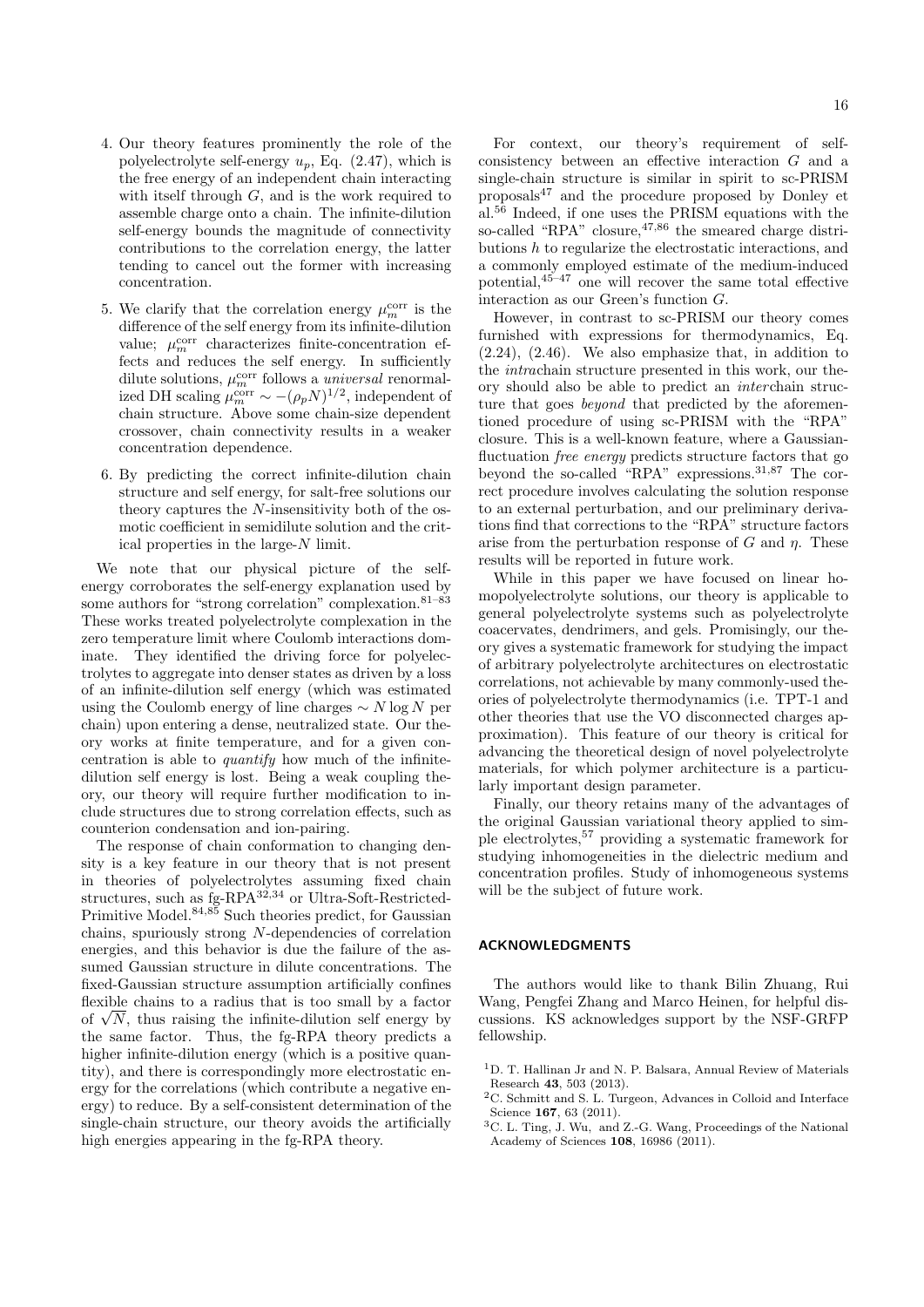- <sup>4</sup>D. S. Hwang, H. Zeng, A. Srivastava, D. V. Krogstad, M. Tirrell, J. N. Israelachvili, and J. H. Waite, Soft Matter 6, 3232 (2010).
- <sup>5</sup>F. Pittella and K. Kataoka, in *RNA Interference from Biology* to Therapeutics (Springer, 2013) pp. 161–184.
- <sup>6</sup>D. W. Pan and M. E. Davis, Bioconjugate Chemistry 26, 1791 (2015).
- <sup>7</sup>K. A. Black, D. Priftis, S. L. Perry, J. Yip, W. Y. Byun, and M. Tirrell, ACS Macro Letters 3, 1088 (2014).
- 8M. A. C. Stuart, W. T. Huck, J. Genzer, M. Müller, C. Ober, M. Stamm, G. B. Sukhorukov, I. Szleifer, V. V. Tsukruk, M. Urban, et al., Nature Materials 9, 101 (2010).
- <sup>9</sup>G. S. Manning, The Journal of Chemical Physics 51, 924 (1969). <sup>10</sup>H. Bungenberg de Jong and H. Kruyt, Proc Koninklijke Nederlandse Akademie Wetenschappen 32, 849 (1929).
- $11$ D. Priftis, N. Laugel, and M. Tirrell, Langmuir 28, 15947 (2012).
- <sup>12</sup>J. T. G. Overbeek and M. J. Voorn, Journal of Cellular and Comparative Physiology 49, 7 (1957).
- <sup>13</sup>P. Debye and E. Hückel, Physikalische Zeitschrift 24, 185 (1923).
- <sup>14</sup>R. de Vries and M. C. Stuart, Current Opinion in Colloid and Interface Science 11, 295 (2006).
- <sup>15</sup>E. Spruijt, A. H. Westphal, J. W. Borst, M. A. Cohen Stuart, and J. van der Gucht, Macromolecules 43, 6476 (2010).
- <sup>16</sup>J. van der Gucht, E. Spruijt, M. Lemmers, and M. A. C. Stuart, Journal of Colloid and Interface Science 361, 407 (2011).
- <sup>17</sup>J. Qin, D. Priftis, R. Farina, S. L. Perry, L. Leon, J. Whitmer, K. Hoffmann, M. Tirrell, and J. J. de Pablo, ACS Macro Letters 3, 565 (2014).
- <sup>18</sup>C. E. Sing, J. W. Zwanikken, and M. O. de la Cruz, Physical Review Letters 111, 168303 (2013).
- <sup>19</sup>L. Blum, Y. V. Kalyuzhnyi, O. Bernard, and J. N. Herrera-Pacheco, Journal of Physics: Condensed Matter 8, A143 (1996).
- <sup>20</sup>I. Protsykevytch, Y. Kalyuzhnyi, M. Holovko, and L. Blum, Journal of Molecular Liquids 73, 1 (1997).
- <sup>21</sup>O. Bernard and L. Blum, The Journal of Chemical Physics 112, 7227 (2000).
- <sup>22</sup>N. von Solms and Y. C. Chiew, The Journal of Chemical Physics 111, 4839 (1999).
- <sup>23</sup>N. von Solms and Y. C. Chiew, Journal of Statistical Physics 100, 267 (2000).
- <sup>24</sup>J. Jiang, L. Blum, O. Bernard, and J. M. Prausnitz, Molecular Physics 99, 1121 (2001).
- <sup>25</sup>Z. Li and J. Wu, The Journal of Physical Chemistry B 110, 7473 (2006).
- $^{26}$ Z. Li and J. Wu, Physical Review Letters 96, 048302 (2006).
- <sup>27</sup>T. Jiang, Z.-G. Wang, and J. Wu, Biophysical Journal 96, 3065 (2009).
- <sup>28</sup>L. Wang, H. Liang, and J. Wu, The Journal of Chemical Physics 133, 044906 (2010).
- $^{29}{\rm V.}$  Y. Borue and I. Y. Erukhimovich, Macromolecules  ${\bf 21}, \ 3240$ (1988).
- $30A$ . Khokhlov and K. Khachaturian, Polymer 23, 1742 (1982).
- $^{31}{\rm M}.$  Castelnovo and J.-F. Joanny, The European Physical Journal E 6, 377 (2001).
- <sup>32</sup>K. A. Mahdi and M. O. de la Cruz, Macromolecules 33, 7649  $(2000)$
- <sup>33</sup>G. Orkoulas, S. K. Kumar, and A. Z. Panagiotopoulos, Physical Review Letters 90, 048303 (2003).
- $34\mbox{\normalfont\AA}$ . V. Ermoshkin and M. Olvera de la Cruz, Macromolecules 36, 7824 (2003).
- <sup>35</sup>S. F. Edwards, Proceedings of the Physical Society 88, 265 (1966).
- <sup>36</sup>M. Muthukumar and S. Edwards, The Journal of Chemical Physics 76, 2720 (1982).
- <sup>37</sup>M. Muthukumar, The Journal of Chemical Physics 105, 5183 (1996).
- $38M.$  Muthukumar, Macromolecules 35, 9142 (2002).
- <sup>39</sup>M. Muthukumar, The Journal of Chemical Physics 120, 9343 (2004).
- <sup>40</sup>R. Kumar, A. Kundagrami, and M. Muthukumar, Macromolecules 42, 1370 (2009).
- <sup>41</sup>A. Kundagrami and M. Muthukumar, Macromolecules 43, 2574  $(2010)$ .
- $^{42}$  M. J. Stevens and K. Kremer, Journal de Physique II 6, 1607 (1996).
- $43A$ . Yethiraj, Physical Review Letters 78, 3789 (1997).
- <sup>44</sup>J. D. Perlmutter, C. Qiao, and M. F. Hagan, Elife 2, e00632 (2013).
- <sup>45</sup>C. J. Grayce and K. S. Schweizer, The Journal of Chemical Physics 100, 6846 (1994).
- <sup>46</sup>C. J. Grayce, A. Yethiraj, and K. S. Schweizer, The Journal of Chemical Physics 100, 6857 (1994).
- <sup>47</sup>A. Yethiraj, The Journal of Chemical Physics 108, 1184 (1998). <sup>48</sup>C.-Y. Shew and A. Yethiraj, The Journal of Chemical Physics
- 110, 5437 (1999).
- <sup>49</sup>C.-Y. Shew and A. Yethiraj, The Journal of Chemical Physics 113, 8841 (2000).
- <sup>50</sup>T. Hofmann, R. Winkler, and P. Reineker, The Journal of Chemical Physics 118, 6624 (2003).
- <sup>51</sup>R. Chang and A. Yethiraj, Macromolecules 38, 607 (2005).
- $^{52}\mathrm{K}$  S. Schweizer and J. G. Curro, The Journal of Chemical Physics 89, 3342 (1988).
- <sup>53</sup>K. S. Schweizer and J. G. Curro, The Journal of Chemical Physics 89, 3350 (1988).
- <sup>54</sup>J. P. Donley, J. G. Curro, and J. D. McCoy, The Journal of Chemical Physics 101, 3205 (1994).
- <sup>55</sup>S. L. Perry and C. E. Sing, Macromolecules 48, 5040 (2015).
- <sup>56</sup>J. P. Donley, J. Rudnick, and A. J. Liu, Macromolecules 30, 1188 (1997).
- <sup>57</sup>Z.-G. Wang, Physical Review E 81, 021501 (2010).
- <sup>58</sup>G. Fredrickson, The Equilibrium Theory of Inhomogeneous Polymers (Oxford University Press, USA, 2013).
- <sup>59</sup>Q. Wang, T. Taniguchi, and G. H. Fredrickson, The Journal of Physical Chemistry B 108, 6733 (2004).
- $60$ D. Frydel, European Journal of Physics 36, 065050 (2015). The GFB procedure makes use of an inequality that only holds for real actions. When the action is complex, like in our case, the inequality is no longer true, and the true value is approached in oscillatory fashion. Nevertheless the formal steps can still be followed, and the stationarity condition can be shown to satisfy a certain self-consistency condition from an hierarchy of possible conditions.
- $\rm ^{61}W$  hile procedurally the same as the saddle-point evaluation of  $P$ , we stress that while  $P$  is an original field variable of the exact partition function,  $(G, \psi)$  have a distinct origin in the GFB variational approximation of fluctuations in the Ψ field.
- $^{62}{\rm M}$ . Manghi and R. R. Netz, The European Physical Journal E 14, 67 (2004).
- $63H.$  Li and T. Witten, Macromolecules 28, 5921 (1995).
- <sup>64</sup>J.-L. Barrat and J.-F. Joanny, Europhysics Letters 24, 333 (1993).
- ${}^{65}$ A. J. Spakowitz and Z.-G. Wang, Physical Review E 72, 041802 (2005).
- $^{66}\text{\AA}$  V. Ermoshkin, A. N. Kudlay, and M. Olvera de la Cruz, The Journal of Chemical Physics 120, 11930 (2004).
- ${}^{67}R$ . R. Netz and D. Andelman, Physics Reports  $380, 1$  (2003).
- <sup>68</sup>P. G. De Gennes, P. Pincus, R. M. Velasco, and F. Brochard, J. Phys. France 37, 1461 (1976).
- <sup>69</sup>M. J. Stevens and K. Kremer, The Journal of Chemical Physics 103, 1669 (1995).
- <sup>70</sup>P. K. Jha, F. J. Solis, J. J. de Pablo, and M. O. de la Cruz, Macromolecules 42, 6284 (2009).
- <sup>71</sup>J. F. Marko and E. D. Siggia, Macromolecules 28, 8759 (1995).
- <sup>72</sup>P. J. Flory, Principles of Polymer Chemistry (Cornell University Press, 1953).
- <sup>73</sup>D. Yang and Q. Wang, ACS Macro Letters 2, 952 (2013).
- $^{74}{\rm O}.$  Ptitsyn and I. Eizner, Biofizika 10, 3 (1965).
- 
- $^{75}$ P. G. De Gennes, Journal de Physique Lettres 36, 55 (1975). <sup>76</sup>L. D. Landau, E. Lifshitz, and L. Pitaevskii, Electrodynamics of
- Continuous Media, 2nd ed., Vol. 8 (Pergamon Press, 1984). <sup>77</sup>A. V. Dobrynin, R. H. Colby, and M. Rubinstein, Macro-